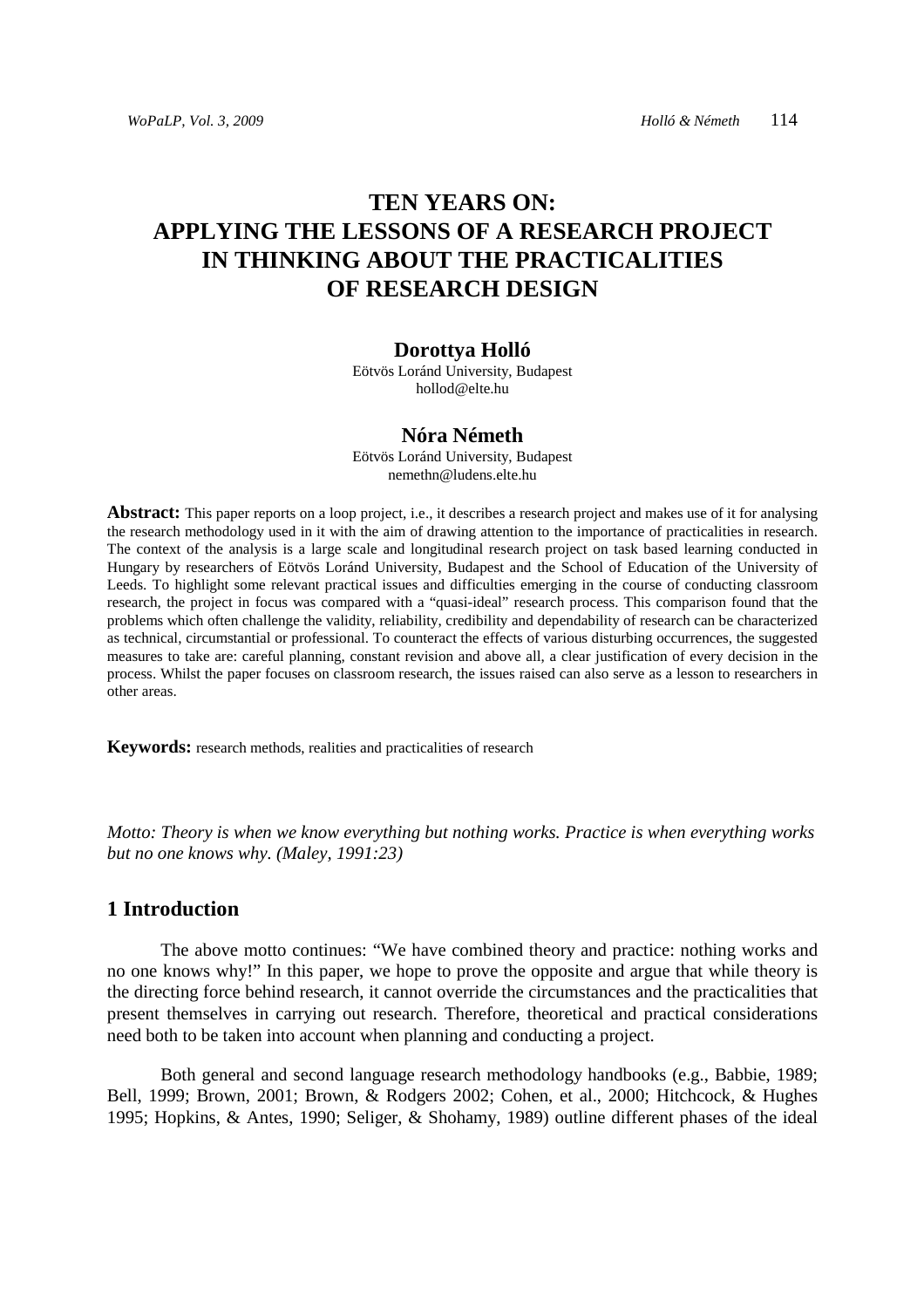research process and it can be concluded from them that in the planning phase the researcher should follow the steps outlined in Figure 1. The steps influence one another, and some have to be taken simultaneously. Consequently, the outcome of the individual steps often has to be revised and thus several cycles of planning precede the finalisation of the design and the actual research.



Figure 1. Steps in planning research

The principles of research methodology, however, usually take into account a model situation, supposing that everything proceeds according to the "book", and tend to disregard that – particularly in the case of applied research – circumstances and practicalities can affect the research process to a large extent. Delamont, *et al*. (1997:67) confirm that "Data collection in all disciplines is unpredictable." They list several examples of research settings becoming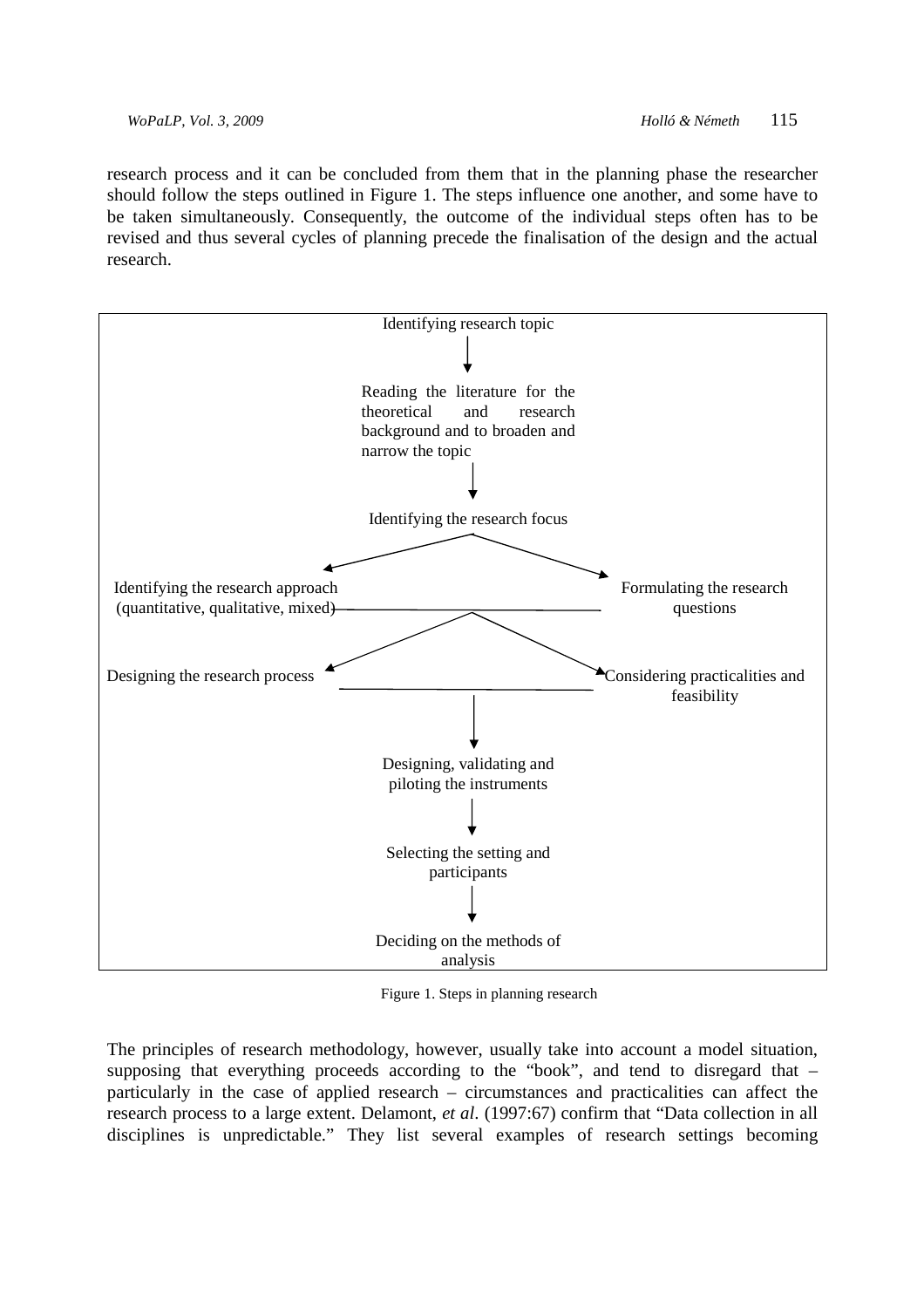unavailable unexpectedly to the researcher either because of miscommunication or because of choosing an ineffective way of recruitment. There may also be physical hurdles, such as in the case of a mining student who could not get access to the mines during the 1984-85 national miners' strike in the UK. Pollard (1985) gives an account of the sometimes numbing controversies of being a participant observer in a school where one teaches and carries out research. Besides all the possible problems inherent in the process of data collection and analysis, the circumstances of the research project also have a large role in how a research project is designed. In an ideal case the research is purpose financed and thus the necessary support and technical background are provided. In reality, projects partially financed through a grant are more common. This means that there may be a considerable gap between the researcher's original ideas and the project as realized. The most common form of educational research, however, is unfinanced, for instance in the case of doctoral research, and this necessitates an even larger degree of compromise in order to make a project feasible. It is the nature of the compromise which determines how relevant and academically acceptable the final research is.

While the methods used in a research project hold the key to its validity, reliability, credibility, transferability, dependability (trustworthiness) and confirmability (replicability) (Brown, 2001), in our observation, most research articles and studies tend to give a matter-of-fact account of the processes applied but refrain from discussing any problematic decisions or issues. This article aims to demonstrate problematic issues that may arise due to the circumstances of research through a specific example of a research project.

### **2 Methods**

 $\overline{a}$ 

Following from the above, this paper wishes to answer these research questions:

1. What practical problems may arise in the research process?

2. How can the emerging practical problems be solved so as not to compromise the research project?

In order to be able to refer to concrete examples, we have chosen to describe a longitudinal classroom research project on task based learning conducted between 1996-1999 by a team of researchers at the Department of English Applied Linguistics of Eötvös Loránd University, Budapest, henceforth referred to as the 'ELTE team' and a colleague from the School of Education of the University of Leeds<sup>1</sup>. We, the authors of this article, were members of the ELTE research team.<sup>2</sup> The reason we chose to use this project for illustration is that it had to offer a number of practical lessons and as it is a closed project we hope we are not impacting upon any of the participants by pointing out possible shortcomings.

To answer the research questions, we examined documents related to the research such as the research proposal, the plans drawn up at various stages of the research, the research notes kept

<sup>&</sup>lt;sup>1</sup> The project was made possible by support from the British Council and the Hungarian Ministry of Culture and Education. (British-Hungarian cultural exchange programme – MKM project No. 147.)

<sup>&</sup>lt;sup>2</sup> Members of the ELTE team were: Anita Csölle, Zoltán Dörnyei, Dorottya Holló, Krisztina Károly, Nóra Németh. The researcher from the University of Leeds was Martin Bygate. (While general research ethics require that the identity of the participants be concealed, the team members gave permission for their names to be published.)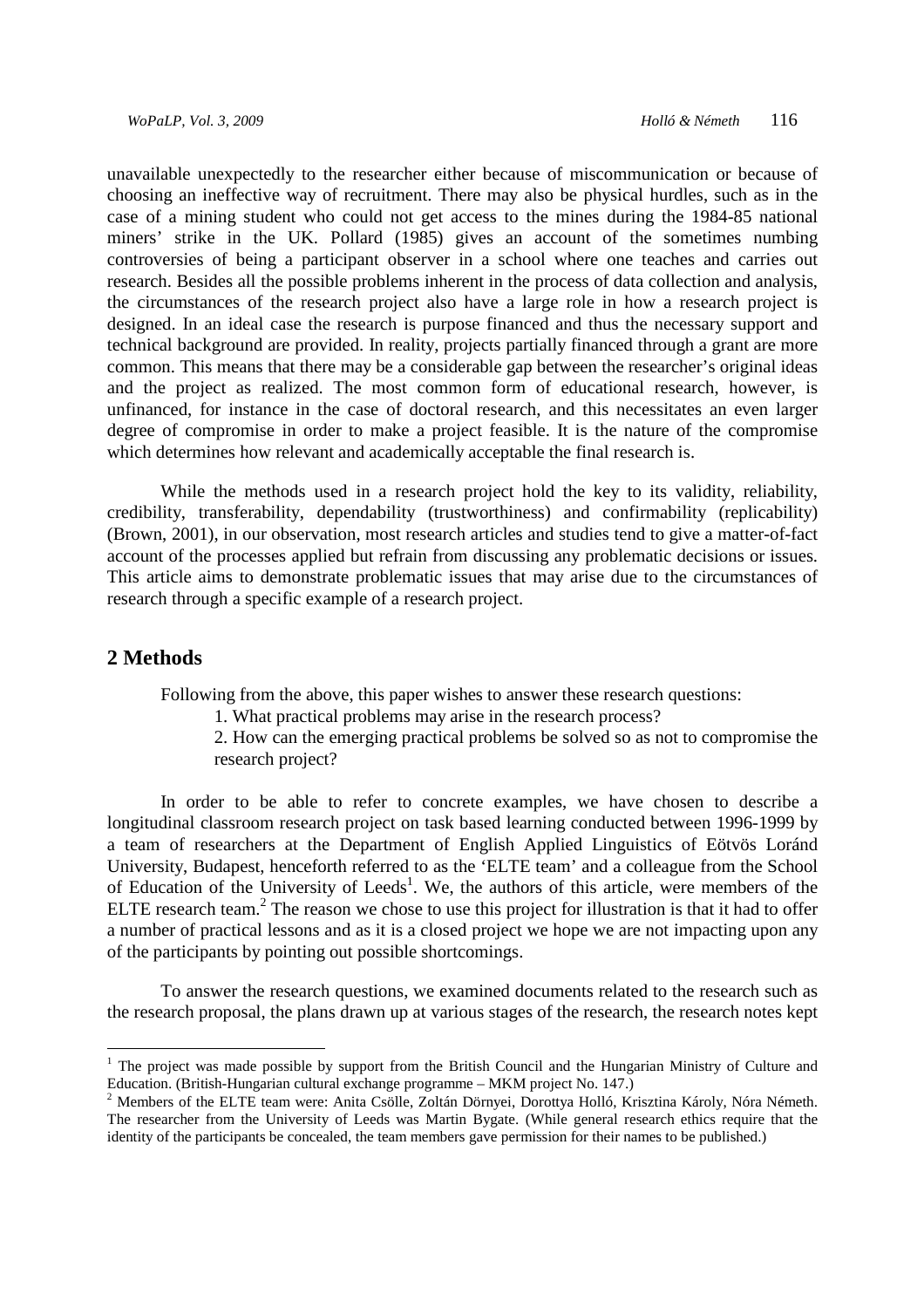during the process, as well as the various products of the projects, e.g. the measuring instruments, the tasks that were administered to the participating students, and the publications that were written on the basis of the research. We also relied on the written reflections of the members of the research team and the participating teachers. These were obtained by a questionnaire with open ended questions exploring the respondents' views about their role in the project, about the project itself, and about the research process. The questionnaire can be found in Appendix A. The analysis of the documents and the questionnaires took the form of constant comparison and content analysis (Cohen et al., 2000). The data collection about the research was conducted at the time the research project on task based learning was carried out, the analysis as well as the writing up of the results took place immediately after the project was completed. Some clarifications and evaluative comments were added at the time of reviewing the project for the purposes of this article. Figure 2 summarizes the data sources and methods used to answer the research questions.

| <b>Research questions</b>                                                        | Data sources                                                                                        | <b>Methods of data analysis</b> |
|----------------------------------------------------------------------------------|-----------------------------------------------------------------------------------------------------|---------------------------------|
| 1. What practical problems may<br>arise in the research process?                 | • Documents of the research (e.g.<br>research proposal, plans,<br>research notes, measuring         | • Constant comparison           |
| 2. How can the emerging                                                          | instruments, tasks,<br>publications)                                                                | • Content analysis              |
| practical problems be solved so<br>as not to compromise the<br>research project? | • Questionnaire to obtain the<br>reflections of the research team<br>and the narticinating teachers |                                 |

Figure 2. The research questions, data sources and research methods

# **3 The ELTE-Leeds project** − **an overview**

The ELTE-Leeds project consisted of the examination of five secondary school groups of learners of English as a foreign language (EFL) over a period of two years and focussed on the students' abilities to work with tasks requiring argumentation and narration skills. Apart from undergoing the observation and recording process, three out of the five groups were exposed to an intervention of argumentation training. To understand the correlation between the students' performance and a number of variables, we also administered questionnaires about the students' background as well as tests measuring their language proficiency, motivation, group preferences, willingness to communicate and their different roles as students. The analyses of the data was concluded during the third year of the project. From a professional point of view, the main outcome of the ELTE-Leeds project is the corpus of classroom interaction and student performance in different task types.

'Task' was defined by our team as:

*A complex goal-oriented unit whose boundaries are the task instructions and the task outcome; and they enclose two potential phases: the preparatory phase and the communication phase.*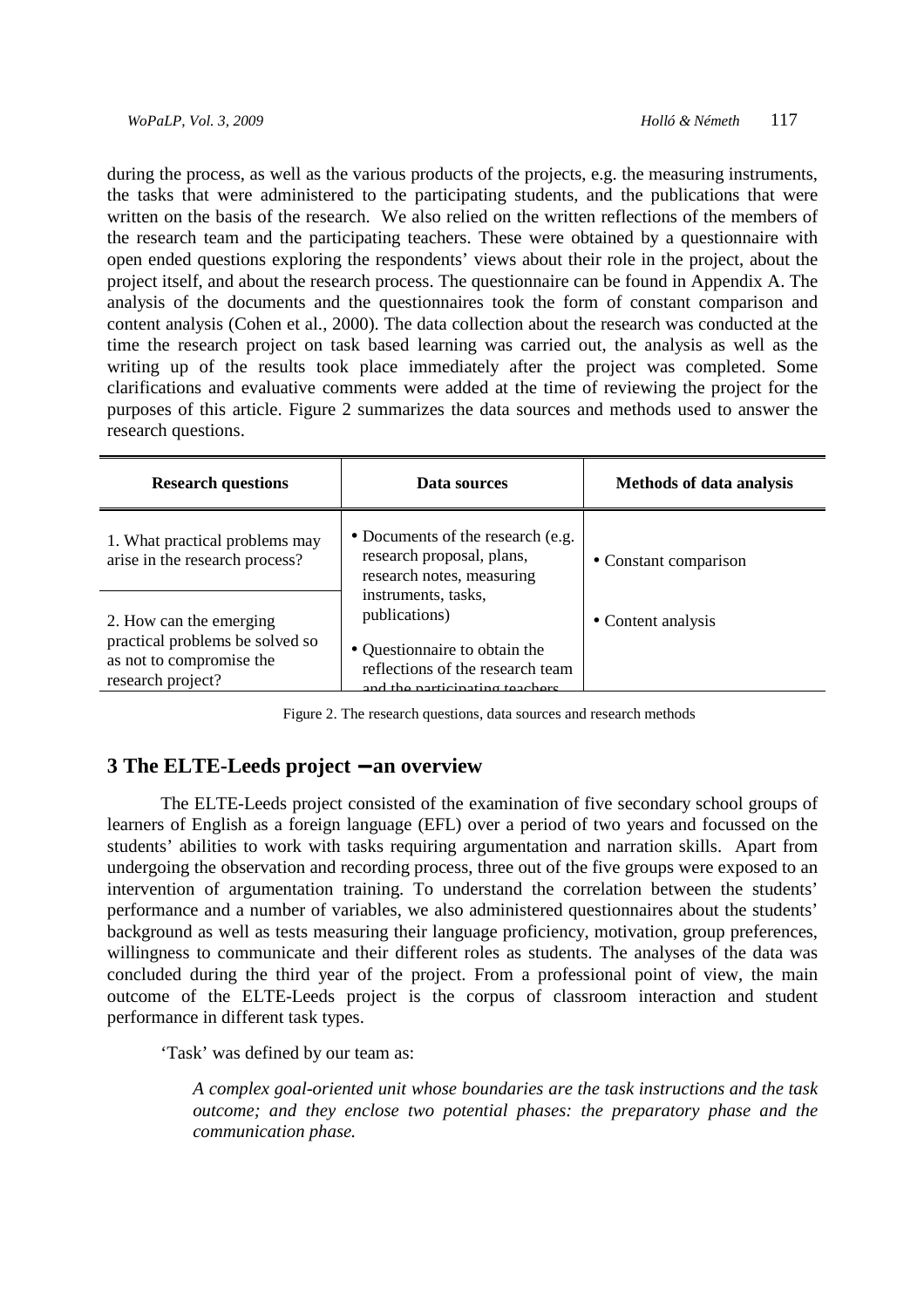The corpus consists of oral and written data, in oral narrative, oral argumentative and written argumentative tasks from 66 16-17-year-old Hungarian EFL learners working in pairs. The complete data set looks like this:

|         | Group 1                                                                                                           | Group 2                         | Group 3            | Group 4             | Group 5         |
|---------|-------------------------------------------------------------------------------------------------------------------|---------------------------------|--------------------|---------------------|-----------------|
| Cycle 1 |                                                                                                                   | C-test for language proficiency |                    |                     |                 |
|         | ON <sub>2</sub>                                                                                                   | ON <sub>2</sub>                 | OA1                | OA <sub>2</sub>     | ON <sub>1</sub> |
|         |                                                                                                                   |                                 | WA1                | WA <sub>2</sub>     |                 |
|         | OA2                                                                                                               | OA1                             | ON <sub>2</sub>    | ON <sub>1</sub>     | OA1             |
|         | WA <sub>2</sub>                                                                                                   | WA1                             |                    |                     | WA1             |
|         | OA1                                                                                                               | ON <sub>1</sub>                 | OA <sub>2</sub>    | OA1                 | ON <sub>2</sub> |
|         | WA1                                                                                                               |                                 | WA <sub>2</sub>    | WA1                 |                 |
|         | ON <sub>1</sub>                                                                                                   | OA <sub>2</sub>                 | ON <sub>1</sub>    | ON <sub>2</sub>     | OA <sub>2</sub> |
|         |                                                                                                                   | WA2                             |                    |                     | WA2             |
|         | Questionnaires on: research attitude, group cohesion, L1 willingness to communicate,<br>student roles, sociometry |                                 |                    |                     |                 |
|         |                                                                                                                   |                                 | Teacher interviews |                     |                 |
|         |                                                                                                                   |                                 |                    |                     |                 |
| Cycle 2 | OA3                                                                                                               | OA3                             | OA3                | OA3                 | OA3             |
|         | WA3                                                                                                               | WA3                             | WA3                | WA3                 | WA3             |
|         | HA                                                                                                                | HA                              | HA                 | HA                  | HA              |
|         |                                                                                                                   | motivation questionnaire        |                    |                     |                 |
|         | <i>Intervention</i>                                                                                               |                                 | Placebo            | <i>Intervention</i> |                 |
|         |                                                                                                                   |                                 | intervention       |                     |                 |
|         | OA4                                                                                                               | <b>MOA</b>                      | OA4                | OA4                 | <b>MOA</b>      |

Table 1. Complete corpus collected by the ELTE-Leeds Project

ON=Oral Narrative Task; OA= Oral Argumentative Task; WA=Written Argumentative Task HA=Hungarian Argumentative Task; MOA=Modified Oral Argumentative Task

In the Oral Narrative Tasks participants worked in pairs. Student A received a picture, and the task was to tell a story, the ending of which would be the picture they had been given. The students had five minutes preparation time. Meanwhile, Student B also received the same picture, and had to think of nouns and verbs Student A would use while telling the story. While listening to the story, Student B had to check the nouns and verbs their partner actually used.

In the Oral Argumentative Tasks – a sample of which is presented in Appendix  $B$ students had a 10-item list in a particular topic area (e.g. extracurricular classes, ideas for a class excursion, things they would take with them for a trip to Britain, etc.), and in the preparatory phase they had to choose five from the list on their own. Then they had to work in pairs and the goal of the task was to agree on a final list of three items that they both thought were the most important ones in the list. They also had to rank order the three items. They were overtly instructed to use arguments and support, and not to give in easily.

At the beginning of the second cycle, the students were asked to perform a similar argumentative task in Hungarian. This was followed by a 10-class-long intervention (i.e. training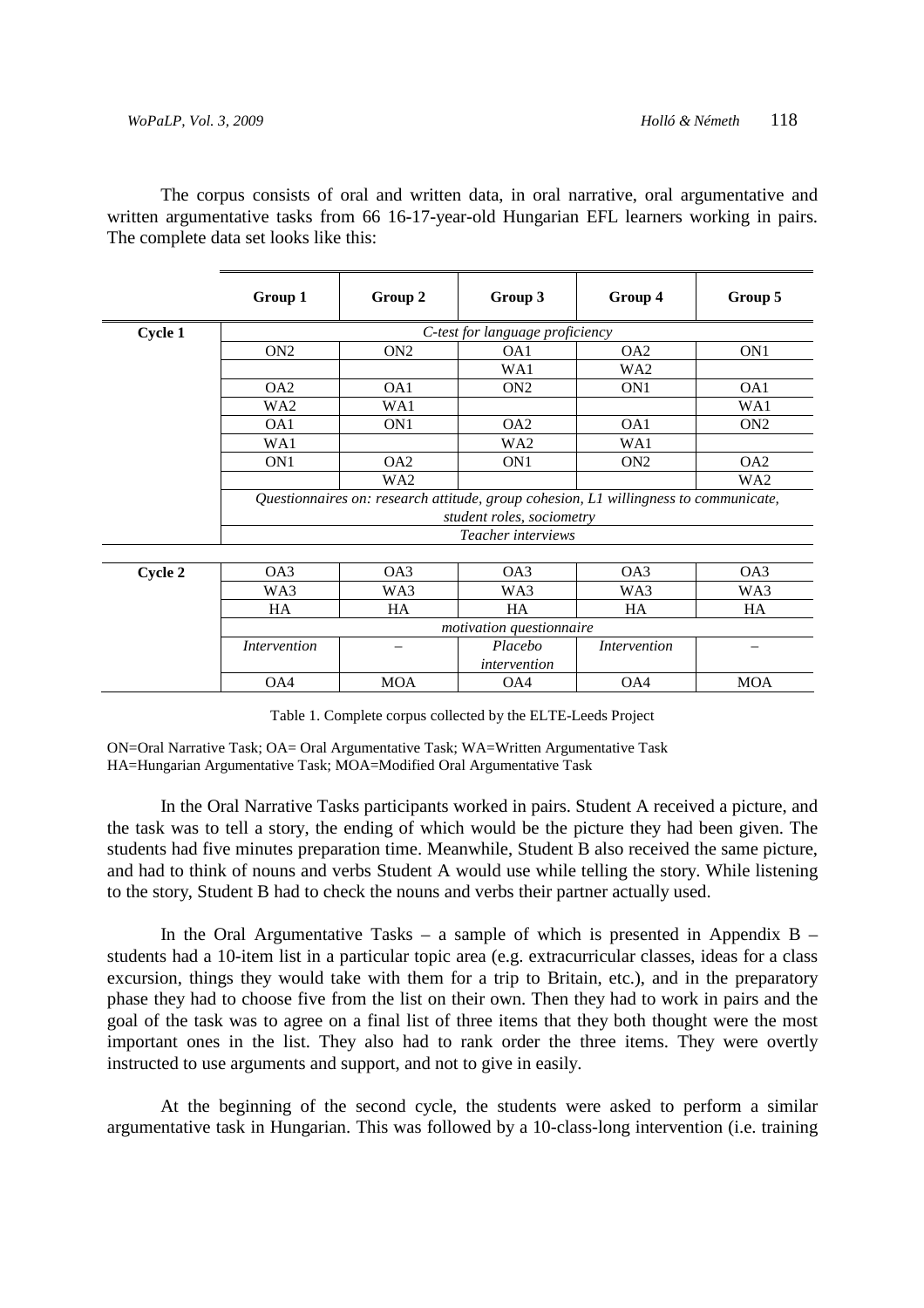sessions in the pragmatics of argumentation) in two groups, a placebo intervention in one group, and no intervention in the two remaining groups. While the 'proper' intervention consisted of conscious training on argumentation, where the students were very much aware of the purpose of the classes, the placebo intervention was administered in the control group to control for the Hawthorne effect. The teacher of the group was asked to discuss controversial issues with the students in ten classes, but no explicit lexical, pragmatic or rhetorical training was provided. After the intervention, students in this group were recorded performing the same type of task as the experimental groups. At the end of the second cycle, the groups who received intervention or placebo intervention, performed similar oral argumentative tasks to the previous tasks; however, the groups which had not received any intervention were recorded during the performance of a modified argumentative task. The task was modified to force the students to produce more argumentation than the original tasks. A sample is shown in Appendix B.

In the Written Argumentative Task, students worked with the same scenarios as in the Oral Argumentative Tasks, but they were instructed to write down their choices, with arguments and support, for an outside body (e.g., the school senate or the headmaster).

To supplement the primary data from the tasks, background data was also gained from the students in the form of a C-test for language proficiency as well as a questionnaire exploring the students' attitude to the research, a combined questionnaire on group cohesion, L1 willingness to communicate, student roles in the classroom and sociometry, and finally a motivation questionnaire. While the language of communication in the project was English as one of the researchers did not speak Hungarian, and the tasks were also given to the students in English as they formed part of English lessons, the background questionnaires were in Hungarian to allow the students to use their mother tongue. Samples of these questionnaires translated into English can be found in Appendices C-E.

The data collected was analysed from a number of aspects of second language acquisition (SLA), including psycholinguistics, pragmatics, error and interaction analysis, task performance, etc. The results were published in a number of articles. These are presented in Appendix F.

#### **4 The research process – comparing the ideal and the real**

 The neat set of data described above came together in the course of a complicated process of planning and implementing the research project. Our purpose in this article is to shed light on some important details of the processes in classroom research, as a valuable source for the improvement of classroom teaching. For this reason, this section describes the procedures we took in the course of the project. At some crucial points a parallel is drawn up between the process of longitudinal projects as they happen ideally, i.e., as described in research methodology guidelines, and how it actually happened in our case.

 Figure 3 shows the preparatory stage of a research project. The ideal situation and a realistic situation in general are shown along with the ELTE-Leeds project. The main difference is that while in an ideal situation the aim defines the research plan, in a realistic situation the plan serves the aim as much as possible and in the ELTE-Leeds project both the research aim and the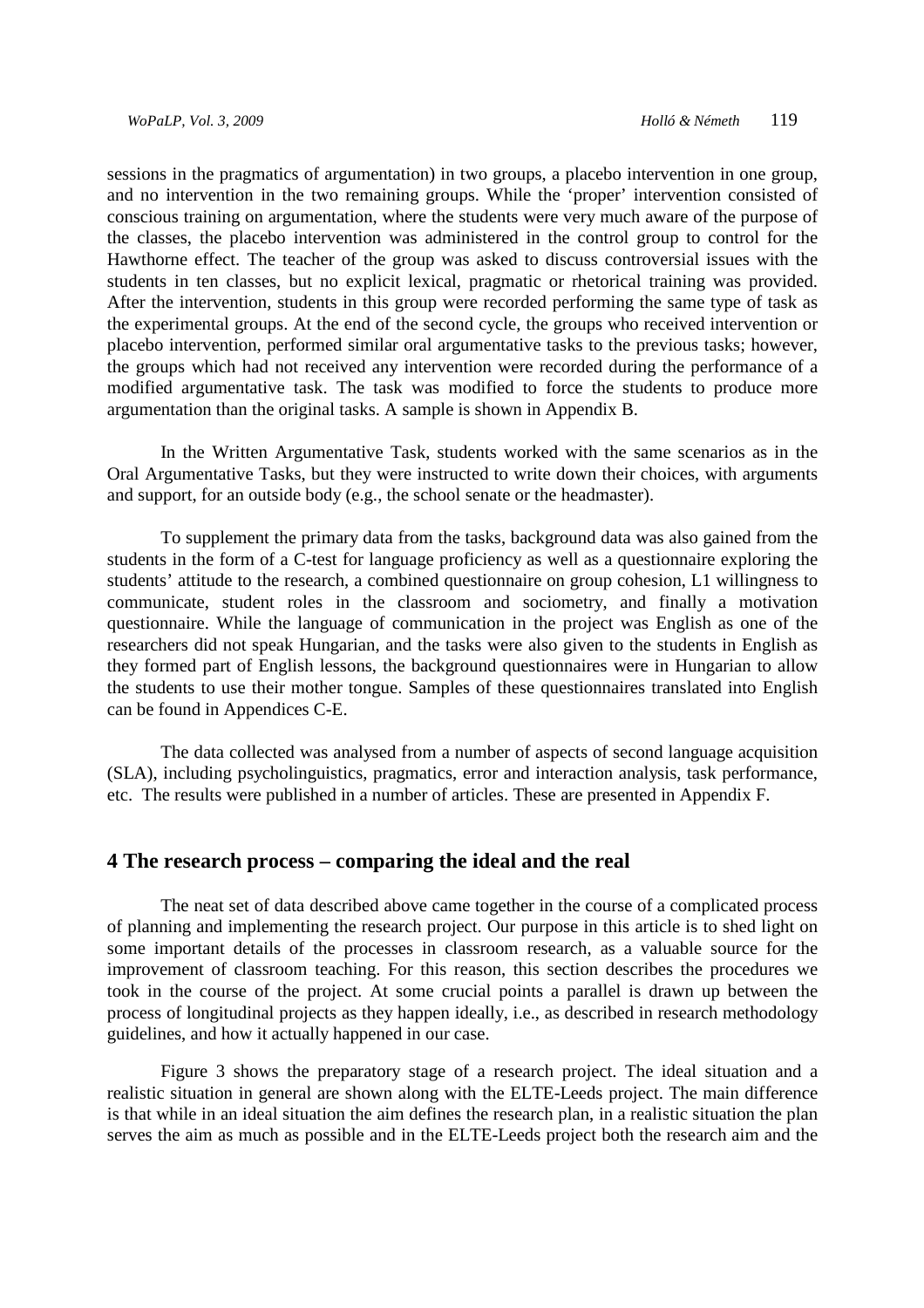plan were subordinated to a higher order aim, i.e., that of gaining professional development opportunities for the department. This means that whilst in an ideal situation colleagues are selected for the project with appropriate qualifications and available time to work on a research plan and implement it, in our case the members of the team were recruited so that a team of both experienced and novice researchers were involved. This was intended in order that the junior department members gain substantial research experience and the senior members enrich their experience in a longitudinal project. Outside of the learning experience we were also hoping to make use of this research project to precipitate other professional benefits as well, such as: consultations with international experts, inviting visiting professors, having publication opportunities and attending international conferences.

 Following from the above, the research aim and the research plan are very directly related to an ideal situation. However, in more realistic cases – and this was the case with the ELTE-Leeds project – this relationship is heavily influenced by the funding possibilities and research plans are drawn up to match the requirements prescribed in the grant application.

|                         | <b>IDEAL SITUATION</b>                                                                                                                        | <b>REALITY</b> in general                                              | <b>ELTE-LEEDS</b> project                                                                                                                                    |  |
|-------------------------|-----------------------------------------------------------------------------------------------------------------------------------------------|------------------------------------------------------------------------|--------------------------------------------------------------------------------------------------------------------------------------------------------------|--|
| research aim            | Person/team has an aim                                                                                                                        | Person/team has an aim                                                 | Department needs benefits<br>(professional development,<br>consultations, publication<br>opportunities, conference<br>participation, visiting<br>professors) |  |
| research team           | Purpose selection of team for the<br>project<br>- the team members are qualified<br>$-$ the team has time<br>- the team has a job description | Team is selected based on the<br>availability of qualified<br>members. | With professional<br>development in mind a team of<br>experienced and novice<br>researchers are selected.                                                    |  |
| research plan           | Team has a plan to suit the<br>research aim                                                                                                   | Team suits the plan to the<br>requirements of a possible<br>grant      | Team makes up a plan to suit<br>the interests of the team<br>members, the department and<br>the requirements of a possible<br>grant                          |  |
| application for a grant | No need to apply                                                                                                                              | Team applies for money                                                 | Team applies for money                                                                                                                                       |  |
| funding                 | The institution's budget covers the<br>costs.                                                                                                 | Money is granted                                                       | Money is granted                                                                                                                                             |  |

#### **PREPARATORY STAGE**

Figure 3. The preparatory stage of a research project

Once the funding for the project is granted, the goals have to be finalized, and in accordance with those, the research plan usually needs several revisions. By adjusting the professional aims to the financial and circumstantial possibilities, a final agreement on the processes is reached (See Figure 4.)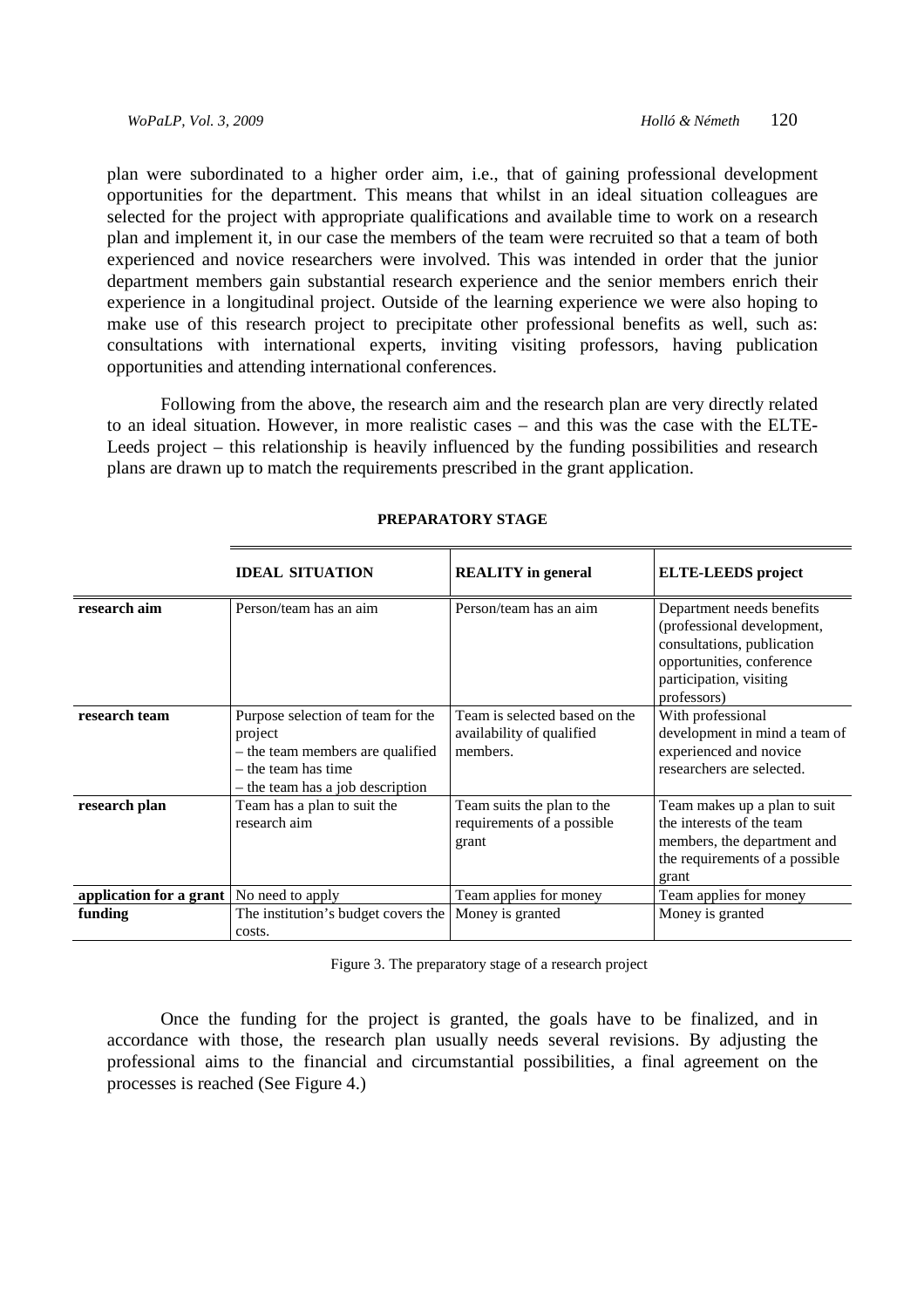| <b>IDEAL SITUATION</b>                                         | <b>REALITY</b> in general               | <b>ELTE-LEEDS</b> project                 |
|----------------------------------------------------------------|-----------------------------------------|-------------------------------------------|
|                                                                | Operationalising the aims               | Setting a general aim: putting together a |
| Team reviews the original plan<br>and details it to fill every |                                         | corpus of student interaction in task     |
| requirement of research                                        |                                         | completion                                |
| methodology                                                    |                                         |                                           |
|                                                                | Finalising the team                     | Finalising the team                       |
|                                                                |                                         | Negotiating the individual professional   |
|                                                                |                                         | interests, the feasibility, and the       |
|                                                                |                                         | department interests                      |
|                                                                | Adjusting the aims described in the     | Adjusting the aims described in the       |
|                                                                | application to the circumstances of the | application to the circumstances of the   |
|                                                                | research(ers)                           | research(ers)                             |
|                                                                | Reviewing the plan                      | Reviewing the plan                        |
|                                                                | Finalising job descriptions             | Negotiating flexible job descriptions     |
| Team finalises the plan for the                                | Team finalises the plan for the process | Team finalises the plan for the process   |
| process of the research                                        | of the research (deadlines, details of  | of the research (deadlines, details of    |
| (deadlines, details of                                         | implementation)                         | implementation)                           |
| implementation)                                                |                                         |                                           |

#### **PLANNING STAGE**

Figure 4. The planning stage of a research project

This figure aptly demonstrates that, as opposed to the ideal situation where the initial research aim is detailed further, or the realistic scenario, where the aims are operationalised in the planning stage, in the ELTE-Leeds project the planning stage still reflected a two-way process. On the one hand, it was necessary to serve the interests of the department and the individuals participating in the project, as well as pay close attention to the practicalities and feasibility of the research. On the other hand, it was important to create a cohesive, valid and reliable research plan, which could then be broken down into several sub-projects. This is why a general research aim was identified (of creating a corpus of student interaction), but flexibility was preserved in several steps (negotiating individual and department interests, adjusting the aims to the circumstances, and negotiating job descriptions).

Unlike the Preparatory and the Planning stages of a research project, it is more difficult to generalize the steps in the stages of the implementation of the project. The ELTE-Leeds project was carried out in three cycles, approximately one year long each. In Cycle 1 baseline data was collected about the students, and two oral narrative, two oral argumentative and two written argumentative tasks were recorded. In Cycle 2 slight modifications were made to the initial plans based on an analysis of the recordings in Cycle 1. The language performance of the students in the oral argumentative tasks was lower than was expected. Students produced few arguments, used few discourse markers and in some cases, the debate was merely on managing the task rather than producing claims, support, counter-claims and counter support. Therefore in Cycle 2 it was decided to discontinue the recording of narrative tasks and concentrate on argumentation tasks. First, the same task type as in Cycle 1 was recorded to check the effect of general language development; then the same task type was recorded in Hungarian, to check the students' argumentation skills in L1; finally, in two groups we modified the task, another two groups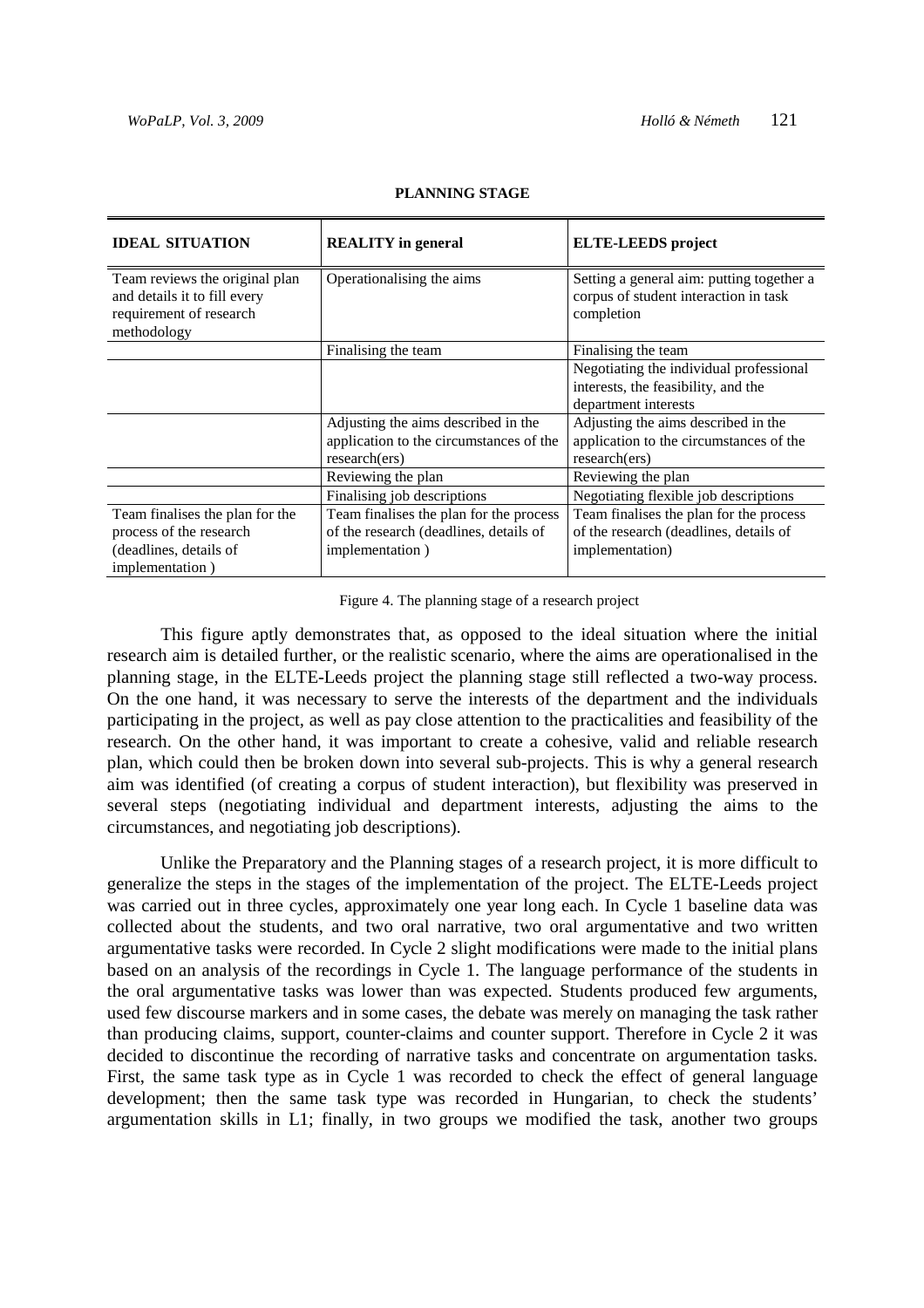received an argumentation training in 10 classes, whereas the fifth group acted as a control group and received placebo treatment. (See Table 1.)

Due to the different goals and methods used, the Implementation stage/stages of each research project in task design varies/vary a lot, and it is difficult to generalize. In a quasi-ideal case, the planning stage is followed by task design, background data collection, finding classes, checking the equipment, and setting up the schedule for the research, collecting the data, and the initial analysis of the data. Figure 5 compares the ELTE-Leeds project to a quasi-ideal situation:

|                                                                    | <b>QUASI - IDEAL</b>                            | <b>ELTE-LEEDS</b> project                                                       |
|--------------------------------------------------------------------|-------------------------------------------------|---------------------------------------------------------------------------------|
| <b>IMPLEMENTATION STAGE I.</b><br>Preparation of data collection   | Designing, piloting and validating<br>the tasks | Finding classes                                                                 |
|                                                                    | Designing background data<br>collection         | Designing task types and finalising<br>the number of recording<br>opportunities |
|                                                                    | Finding classes to visit                        |                                                                                 |
|                                                                    | Checking equipment                              | Checking equipment                                                              |
|                                                                    | Setting up the schedule                         | Setting up initial schedule                                                     |
|                                                                    |                                                 | Designing task variations, wording                                              |
|                                                                    |                                                 | Piloting and validating the tasks                                               |
|                                                                    |                                                 | Designing background data<br>collection                                         |
| <b>IMPLEMENTATION STAGE II.</b><br><b>Cycle 1: Data collection</b> | Data collection sessions Cycle 1.               | Data collection sessions Cycle 1<br>(background data and tasks).                |
|                                                                    |                                                 | Reviewing and revising data<br>collection techniques                            |
|                                                                    | Transcriptions                                  | Transcriptions                                                                  |
|                                                                    | Initial analysis of Cycle 1 data                | Initial analysis of Cycle 1 data                                                |
|                                                                    |                                                 | Reviewing and finalizing definitions                                            |
|                                                                    |                                                 | Identifying factors determining<br>performance                                  |
|                                                                    |                                                 | Designing and administering<br>additional background tests                      |
|                                                                    |                                                 | Interviews with teachers to explore<br>their views                              |
|                                                                    | Detailed planning of Cycle 2.                   | Replanning of Cycle 2.                                                          |
| <b>IMPLEMENTATION STAGE III.</b>                                   | Intervention                                    | Intervention                                                                    |
| <b>Cycle 2: Data collection</b>                                    |                                                 | Task modification (adding a task in                                             |
| and analysis                                                       |                                                 | Hungarian and a modified task in                                                |
|                                                                    |                                                 | English)                                                                        |
|                                                                    | Data collection                                 | Data collection of tasks and<br>motivation questionnaire                        |
|                                                                    | Transcriptions                                  | Transcriptions                                                                  |
|                                                                    | Analysis according to the aims set              | Analysis according to the individual                                            |
|                                                                    | out in the plans                                | interests of the researchers                                                    |

Figure 5. The implementation stages of a research project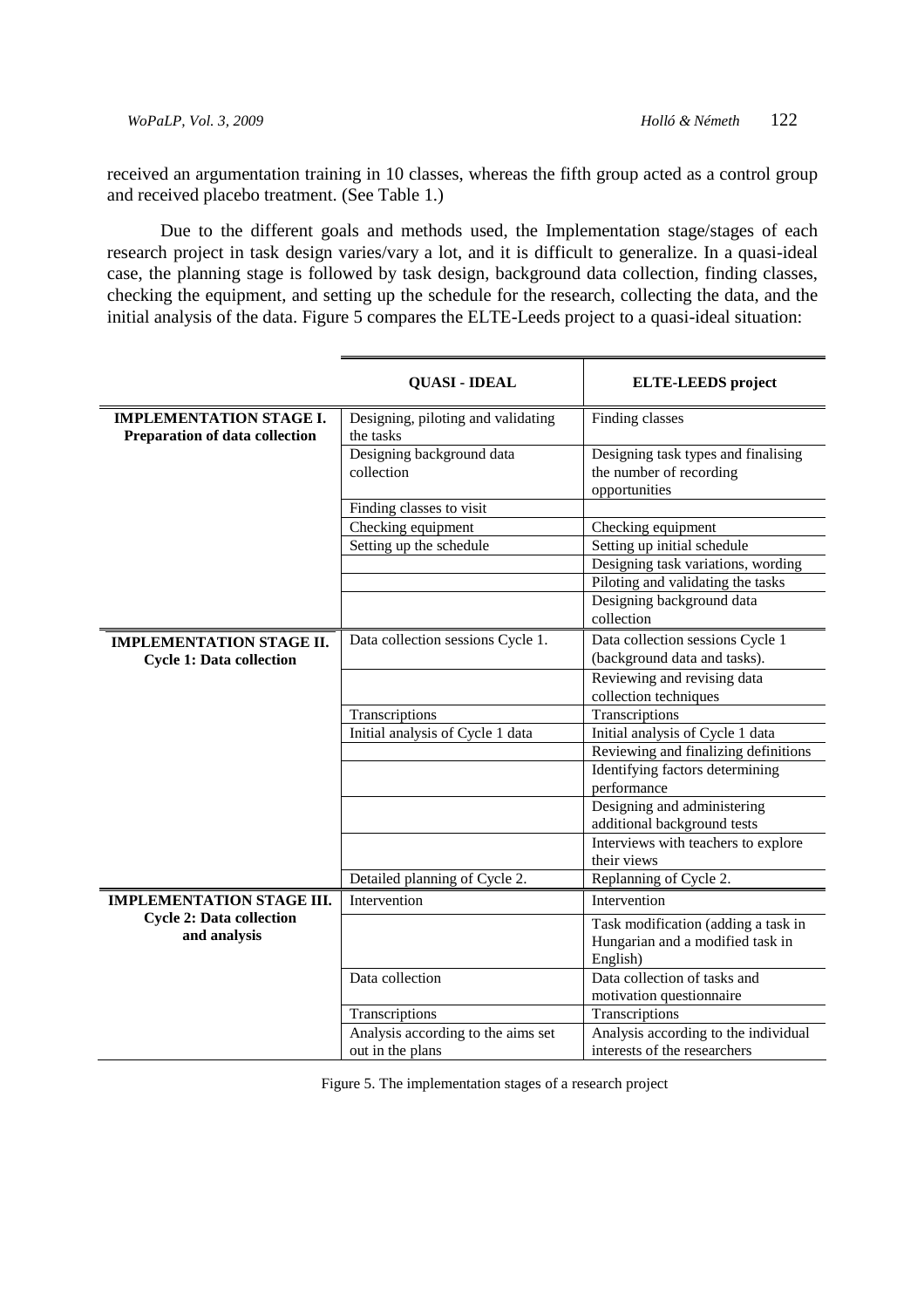As can be seen from the figure above, the difference between the quasi-ideal situation and the ELTE-Leeds project is that, whilst in an ideal situation the research is theory driven and controlled by the research design − in that it strictly follows the aim initially set both in terms of research focus and research methodology −, in this specific case the research was organized around a number of practicalities. These mostly concerned issues related to the selection of participants and the data collection process.

#### **4.1 Selecting participants**

Rather than beginning by designing tasks to test with the students, the initial activity comprised a meticulous process of finding classes. The target groups were  $2<sup>nd</sup>$  year (16-17 yearold) students in Budapest secondary schools, as the data collection lasted for two years and the final year in the secondary schools is usually overloaded. It was an aim to find students in the same type of schools, with the same type of communicative language training, at approximately the same language level, with the same number of classes a week, and with enthusiastic teachers who were willing to work in such a large scale project for three years. It was only once students were identified and information was clear about their background, the syllabus they were following, the course material they were using, that the designing of the tasks could begin.

To an outsider to this project it might seem that selecting the participants before designing the tasks weakens the validity of the project. It was the opinion of the ELTE team that gauging the task to the students meant that more precisely measurable task performance opportunities were created for the students by cutting down on the number of variables such as proficiency level, nature of core vocabulary, general interests, etc. The language level and the topics were thus more suited to the students. It was also easier to pilot and validate the tasks with a particular student population in mind. At the same time, it was found that knowing who the participants would be helped us create a framework for the collection of background information. This way, the decision not to carry out the research process by the book proved to be useful, and allowed for some flexibility that turned out to be very constructive in the later stages of the research.

Looking at the participants through the eyes of an onlooker may raise concerns, such as was raised in a later conference, about two issues: One concern was that the number of participants was too low and therefore the results of the study were invalid and the project was like "water under the bridge". The number of participants in a project may always give rise to discussions and the issue has to be carefully planned. Although Brown (2001), Cohen, *et al*. (2000) and others put the minimum number of participants to 30 for the purposes of quantitative research so that statistical methods can be applied correctly, they warn that the bigger the sample, the more generalisable or transferable are the results of the research. This also stands to common sense. At the same time, the sample also depends on the type of research approach and on how the cases to be examined are delimited. Brown and Rodgers (2002) confirm that in classroom research, for instance, it is perfectly adequate to record and analyse the interactions of the students in one class. Examining research articles in task based learning also reveals that analysing two recordings with one single speaker (Bygate, 1996) or two recordings with two groups (Lynch, 2007) may also yield valid results. The 7 recorded oral tasks and 3 written pieces from a sample of 66 students in five classes of the ELTE – Leeds Project certainly stand to reason and validate the results.

The other criticism concerning the implementation of the research was that the students were working on the tasks in pairs, but as not all the students were present at all the recording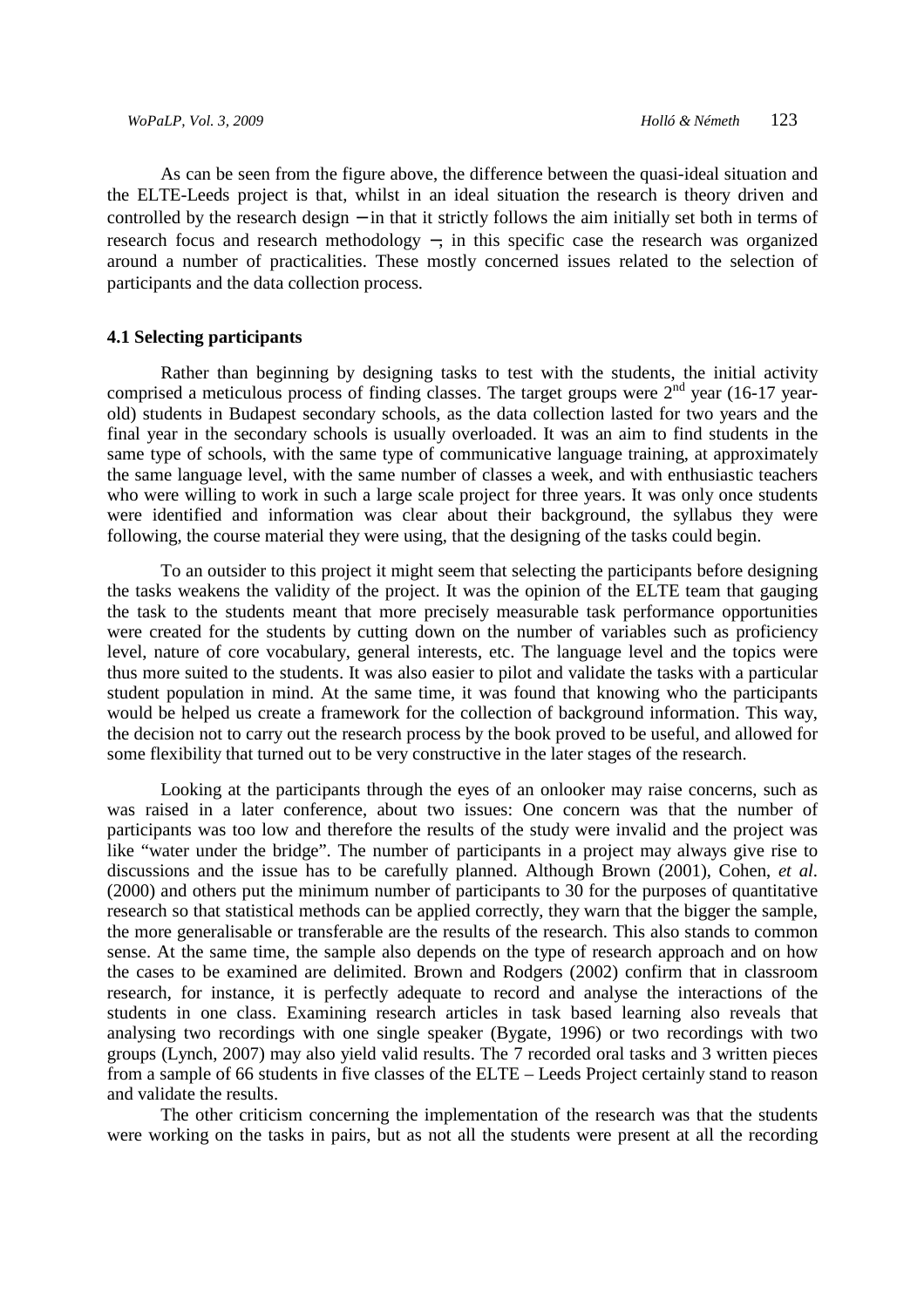sessions, some students had to work with a new partner occasionally, so the dyads were not stable. The critic was right in that this added to the number of variables affecting task performance as the relationship between the speakers may certainly influence their communication. However, a classroom is not a laboratory where the ingredients of the different substances can be dispensed in precise measures. Classroom research should not disrupt regular classroom work (Hopkins, 1985; Mackey, & Gass, 2005) Also, if we consider that, in fact, it is more natural to communicate with different people rather than with just one partner, the changing of the students in the dyads even serves a pedagogical aim. For these reasons, not discarding the data gained from pairs whose members changed from time to time is justifiable.

#### **4.2 Data collection**

This research project was driven by a general aim, i.e., that of creating a database of student interaction, and the concrete aspects of analysis were not specified at the beginning of the research, even though the ELTE team had a rough idea of the directions it wanted to pursue in the analysis, as the participants had all expressed their interests. Some of these were concerned with fluency, errors, the pragmatics of argumentation, the correlation of task performance and motivation. However, because there were multiple research aims and they were not all fully detailed in the planning stage to allow for flexibility, a number of issues emerged as the data collection proceeded. This is why it was only the initial analysis of the data in Cycle 1 that prompted the need for further background data about the students.

| <b>Variable</b>  | <b>Factors</b>                                |
|------------------|-----------------------------------------------|
| Individual       | Willingness to talk                           |
|                  | Group role                                    |
|                  | Status of individual                          |
| Social           | Intermember relationship                      |
|                  | Group norm system                             |
|                  | <b>Instructions</b>                           |
|                  | Time                                          |
| Organizational   | Format                                        |
|                  | Task roles                                    |
| Motivational     | Intrinsic                                     |
|                  | Extrinsic                                     |
|                  | Communicative competence                      |
| Language related | Language requirements (quantity, specificity) |
|                  | Task-specific language (generic context)      |
|                  | Task complexity                               |
| Task related     | Task support                                  |
|                  | Level of abstraction                          |
|                  | Background knowledge                          |

After the preliminary analysis of the data in Cycle 1, factors were identified which determined performance. Figure 6 lists the variables we established:

Figure 6. List of variables determining foreign language task performance

Based on this emerging list of variables, questionnaires on research attitude, group cohesion, student roles and willingness to talk in the mother tongue were administered still in Cycle 1, while a motivation questionnaire was given to the students in Cycle 2. Preliminary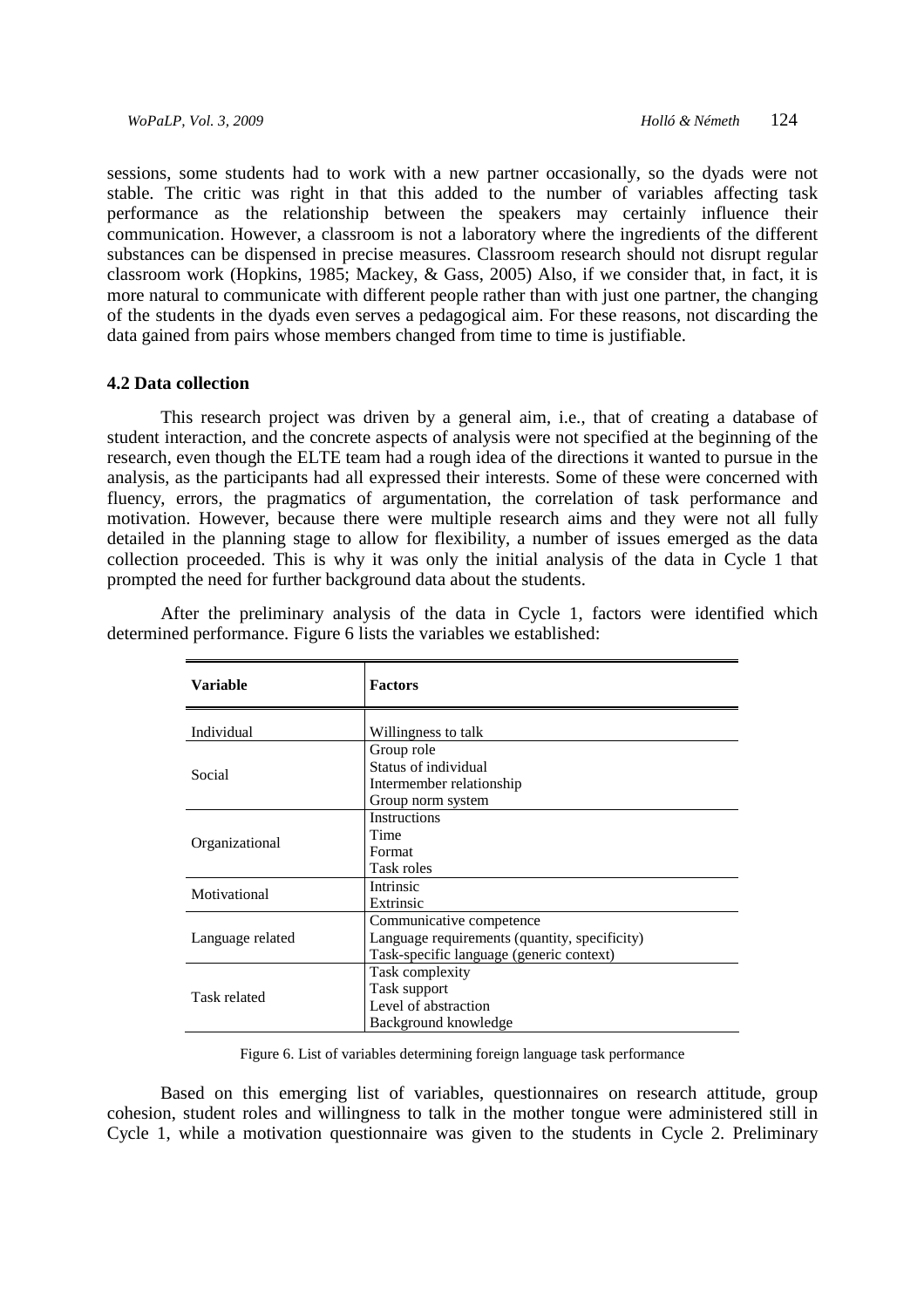analyses often lead to modifying the original research design  $-$  in fact, in qualitative research emerging research design is the norm –, and thus have a strong potential of improving its quality as it did in this case. It can therefore only be recommended that emerging issues be considered flexibly and allowed to affect even a previously approved plan.

While working on the project, a number of further ideas surfaced for different types of data that could still be useful: such as acquiring data from native speakers of English performing the same tasks for comparison or conducting interviews with the students to explore their way of thinking about tasks and task completion. However, the first idea was dropped for lack of finances, and the second for fear of 'drowning in data' (Delamont, *et al*., 1997). For the same reason it was decided to forego the narrative tasks in Cycle 2. This allowed for greater focus on argumentation.

#### **5 Lessons from the lessons – some practical considerations**

In order to take stock of everything that might be a useful outcome of this project from a research methodological perspective, we – the authors of this article – monitored the whole process, made observations, kept research notes, and also asked our fellow researchers and the participating teachers to provide their views on the project in a questionnaire. This made it possible for us not only to rely on our own experience in the project. The practicalities that surfaced in the research can be organized into three main categories: technical, circumstantial and professional (see Figure 7).

|                              | - reliability                                                                                                  |
|------------------------------|----------------------------------------------------------------------------------------------------------------|
|                              | - video recording                                                                                              |
|                              | - audio recording                                                                                              |
| <b>OBSERVATION</b>           | - presence of visitors                                                                                         |
|                              | - presence of recording equipment                                                                              |
|                              | - timing                                                                                                       |
|                              | - integration of tasks                                                                                         |
|                              | - guidance                                                                                                     |
| <b>PERSONAL</b>              | - difference in planning                                                                                       |
|                              | - commitment, enthusiasm                                                                                       |
|                              | - team for project - project for team                                                                          |
|                              | - flexibility in performing tasks                                                                              |
|                              | - ground rules are needed                                                                                      |
|                              | - rules for communication                                                                                      |
|                              | - matching grants                                                                                              |
|                              | - fitting a grant for a purpose                                                                                |
|                              | - image of research important from                                                                             |
|                              | the point of view of the outcome                                                                               |
|                              | - the unknown and the unforeseen                                                                               |
| <b>TEACHERS' INVOLVEMENT</b> | - from the teachers' perspective                                                                               |
|                              | - from the researchers' perspective                                                                            |
| <b>FLEXIBILITY OF</b>        | - finding and using the suitable methods                                                                       |
| PLANNING AND IMPLEMENTATION  | - multiple aims                                                                                                |
|                              | - complex outcome                                                                                              |
|                              | - database                                                                                                     |
|                              | <b>EQUIPMENT</b><br><b>INSTRUCTIONS</b><br><b>FOR TEACHERS</b><br><b>FINANCIAL</b><br><b>PR</b><br><b>LIFE</b> |

Figure 7. The practicalities of research emerging from the research on the ELTE-Leeds Project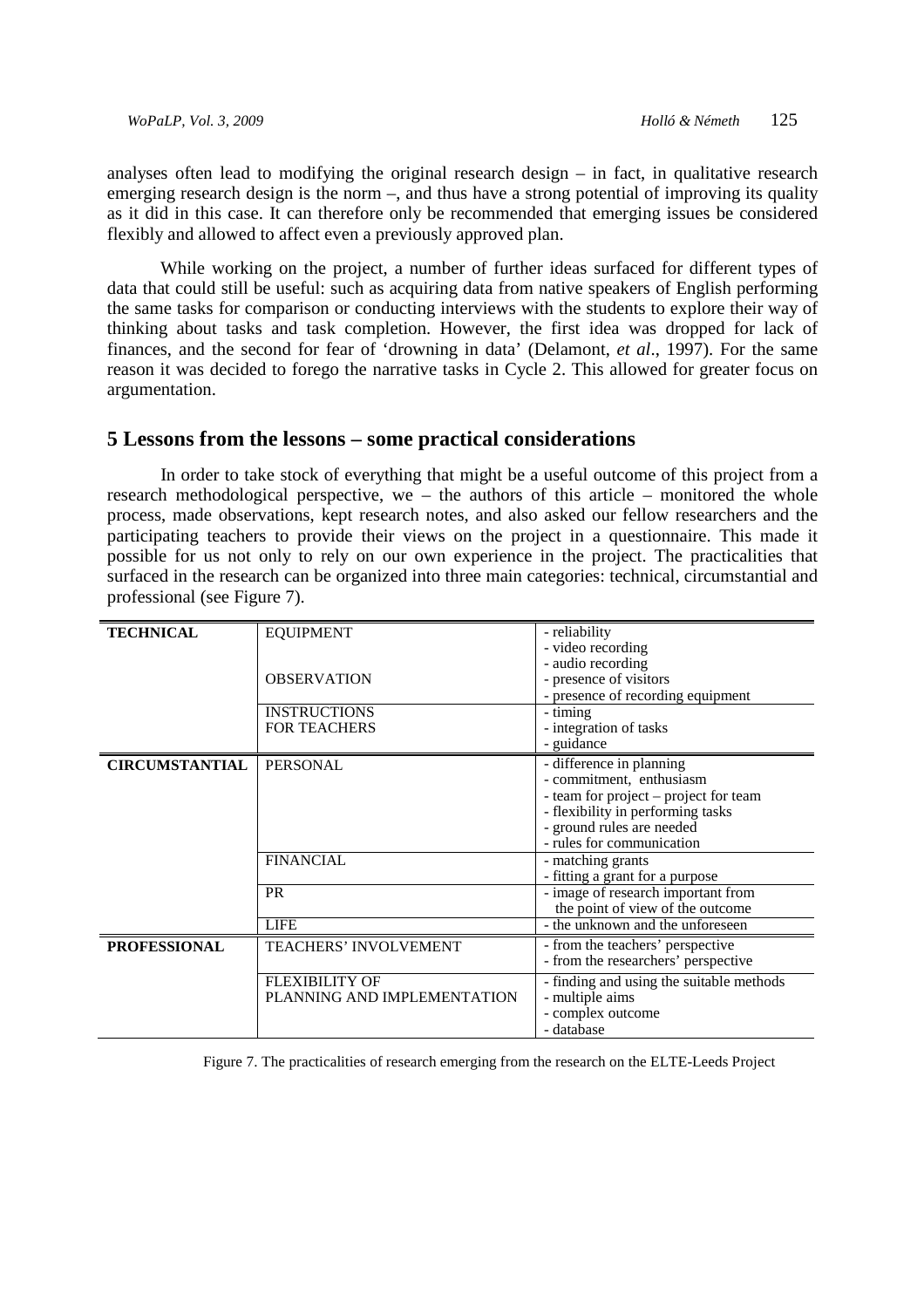#### **5.1 Technicalities**

#### 5.1.1 The equipment

Whilst enthusiastic researchers compensate to a great degree a lack of facilities, it is imperative to have very reliable equipment and also, ideally, appropriate technical staff to ensure maximum results. It is irritating how easily a technical snag can influence the outcome of a large project. Data collection was obviously a crucial point in the research. Audio and video recording was mainly employed for this, in the hope that the video recording would then also serve as a resource for teacher education in examining methods for class observation or lesson planning with special focus on the integration of tasks. Unfortunately, as there was only one camera and no technician, the video recordings were not of adequate quality and could only serve as a backup, so this aspect was lost.

The data collection of the student interaction happened through audio recordings. The students were recorded in pairs, in their real classroom environment – as opposed to a studio – as the classes generally occur. Good quality tape recorders were utilized, one for each pair, which recorded the two students well despite the background noise created by everyone talking at the same time. A minor issue could easily have had destructive effects though: As was only discovered later, some of the small cassette recorders were voice activated, meaning that silences were not recorded. As a result, a fluency count could only be conducted on part of the recordings. This points to the necessity of planning research very carefully down to the smallest technical detail.

#### 5.1.2 Reducing the effects of observation

The presence of visitors and the recording equipment in the classroom influences and affects the students' performance. In order to achieve realistic results it was decided to keep the circumstances in the classrooms as natural as possible with as little intrusion as possible. To let the students become accustomed to being observed, they were allowed to play a little with the camera before and after the lessons. They enjoyed this and became used to its presence. The team members engaged in conversation with the students and developed a friendly relationship, which helped in relaxing the students also.

Conducting research at multiple scenes raises the need to try to keep the circumstances of the lessons very similar. This was not always simple. The size and the arrangement of the classrooms may potentially influence the students' behaviour and performance. For this reason – wherever it was possible – the team made a point of sitting behind the students. There was no verbal contact during the lessons and when eye contact was established briefly, team members tried to be encouraging.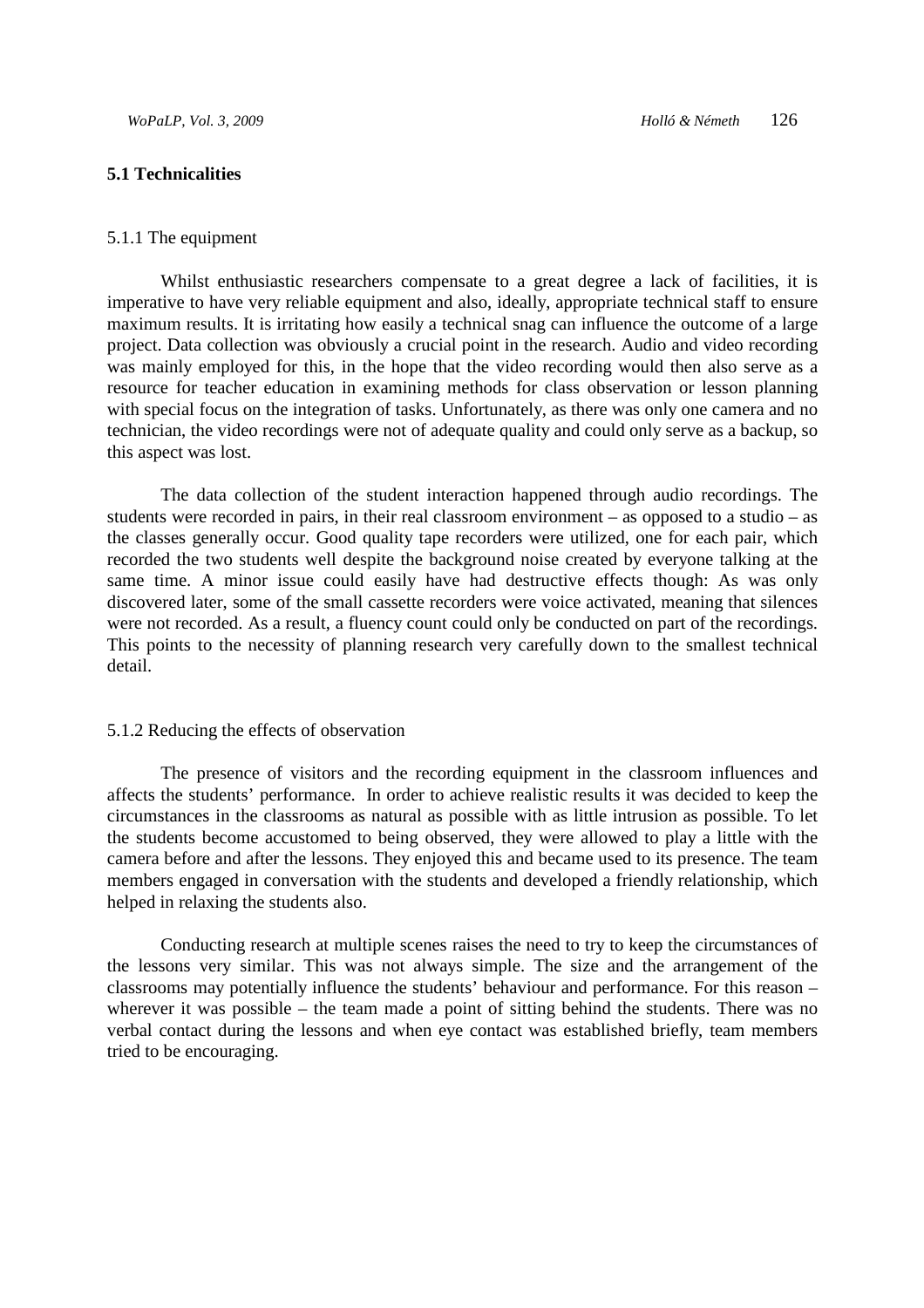#### 5.1.3 Instructions for the teachers

The team owes a great deal to the teachers. They were enthusiastic participants of the project and contributed to it all the way. A difficulty was presented by the need to decide if the classes should be conducted similarly to one another or that the teachers be given independence in planning their lessons and integrating the tasks the way they felt was best. Trying to create uniformity would perhaps have added to the overall reliability of the results from an abstract aspect of research methodology. However, since the team was far more interested in how the tasks would work in normal classrooms and believed that optimal results would be achieved by allowing the teachers remain in charge, it was decided to give detailed instructions to the teachers as to how to carry out the tasks themselves but there was no interference with the teacher's authority and independence when designing the lessons. The result was interesting: some teachers integrated the tasks completely into their lessons, others set some time apart for doing the tasks, sometimes the task became the core element of the lessons with everything else built around it, and on other occasions the observers were not sure for most of the lesson if the task would fit into that particular class.

It is known from the teachers' feedback that some of them enjoyed the freedom while others would have appreciated more detailed guidance. The lesson from all this is that there is no amount of communication between participants that would be enough to make sure that concepts and instructions are interpreted the same way and that therefore even planning freedom has to happen in a minutely structured way.

#### **5.2 Circumstances**

#### 5.2.1 Personal relationships in the project

Perhaps the most important circumstance to affect research is the human factor. The personal relationship of the researcher and the participants or gatekeepers and those within a research team can play a crucial role in the planning and implementation of a project.

It has already been mentioned that while in an ideal case the participants are selected for a research project, in this case the team was the starting point. However, since each team member had different professional interests, it was clear from the start that it would be difficult to synchronize personal aims. In the end, the team managed to draw up a plan that contained numerous research opportunities for all the members. Naturally, compromises had to be made whereby the research became less focussed. What the team members gained through this was not only that the project satisfied individual research interests but that with these complex aims in mind the data collection procedure was extended so the outcome was a huge database for future exploitation and the added benefit that the results of the different analyses could be compared to throw light on the connections of the different variables. Another result of catering for the team members' individual interests was that the group developed a responsible and committed attitude, which was very useful throughout the research process.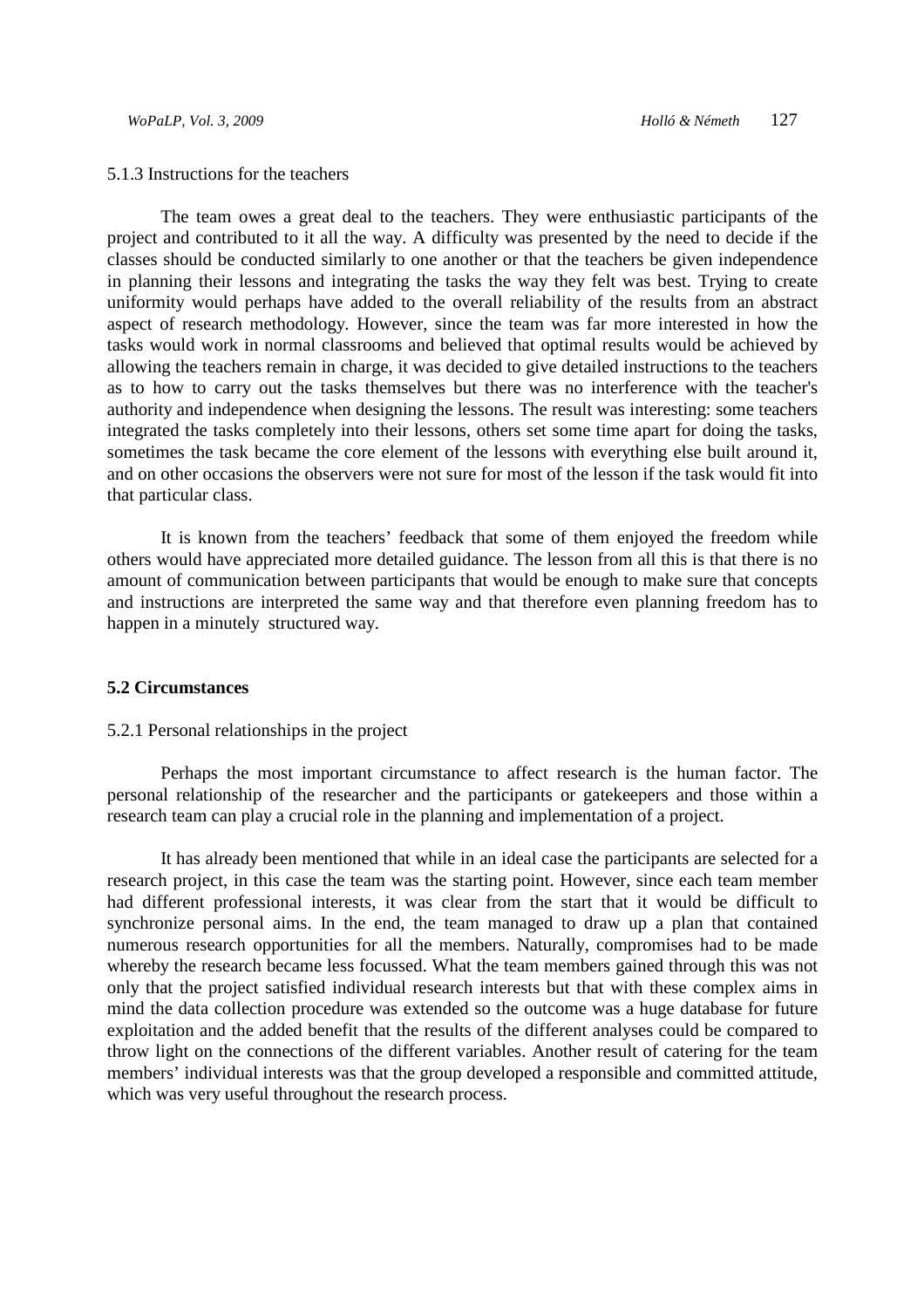Setting out the directions of the research was successful because considerable time was spent in negotiating. With seven researchers, five teachers and a distance of 1625 kilometres (1000 miles) as an added obstacle, communication always played an important role in the project. Flexibility was a key issue during all the stages in the project. As there was no strict distribution of labour or responsibilities, when the need arose, someone would always step in. However, flexibility and unregulatedness may also be counter-productive: Uneven workload can be just as irritating as unclear power relationships within a group. We found – not surprisingly – that democratic procedures work best even if they take longer. On the other hand, it is very important to outline the precise role and authority of the leadership, who should also be responsible for providing professional guidance and input as well as ensuring democratic decision-making processes regarding both financial and professional issues. This suggests that it is a good idea for a new team to first draw up a set of rules and job descriptions.

Rules or no rules, communication is the key to keeping a group satisfied. In a team where the members come from different language and cultural communities, where they represent different age groups, have a varying length of experience, and who are under constant time pressure since they are not paid to do the research and therefore have full time university and school jobs along with other professional commitments, special attention has to be laid on the amount and quality of communication. Team members had different needs as regards the timing and amount of information. On the other hand, the person who was the source of information was perhaps not available, did not have time to write in as much detail as required, and the lack of communication occasionally lead to tensions. Apart from the efficiency of communication, its efficacy also needs to be considered. A difference in communication styles – which almost always occurs in an intercultural/international setting – can easily frustrate the participants. The three things that are essential in preventing a breakdown of personal relationships in the course of research are the awareness of differences in communication, tolerance, and straightforward communication both face to face and in writing. In the case of teamwork, ideally, the procedures of communication should also be discussed at the beginning of the process.

#### 5.2.2 Finances

Personal management - along with other aspects of research - is closely related to the financial circumstances of a project. Financing bodies often have a specific ideology behind their framework for sponsoring projects and therefore are unable to cater for particular needs. In this case the grant was to cover the international exchange of the participants. There was no consultancy fee, no pay for the participants, and with the exception of small running costs – like cassettes for the recordings – no money for the equipment or other expenses in this budget. While this arrangement might be realistic elsewhere, for example in the form of matching grants, in Central Europe, universities are usually not in a position to provide funds for such programmes.

Whilst sponsorship often creates the opportunity for research, it can also curb the possibilities of the researchers. It is not uncommon that the final version of a research plan has to be modified significantly compared to the initial research proposal because of lack of funds. The research then has to be restricted to what is considered viable but relevant at the same time. What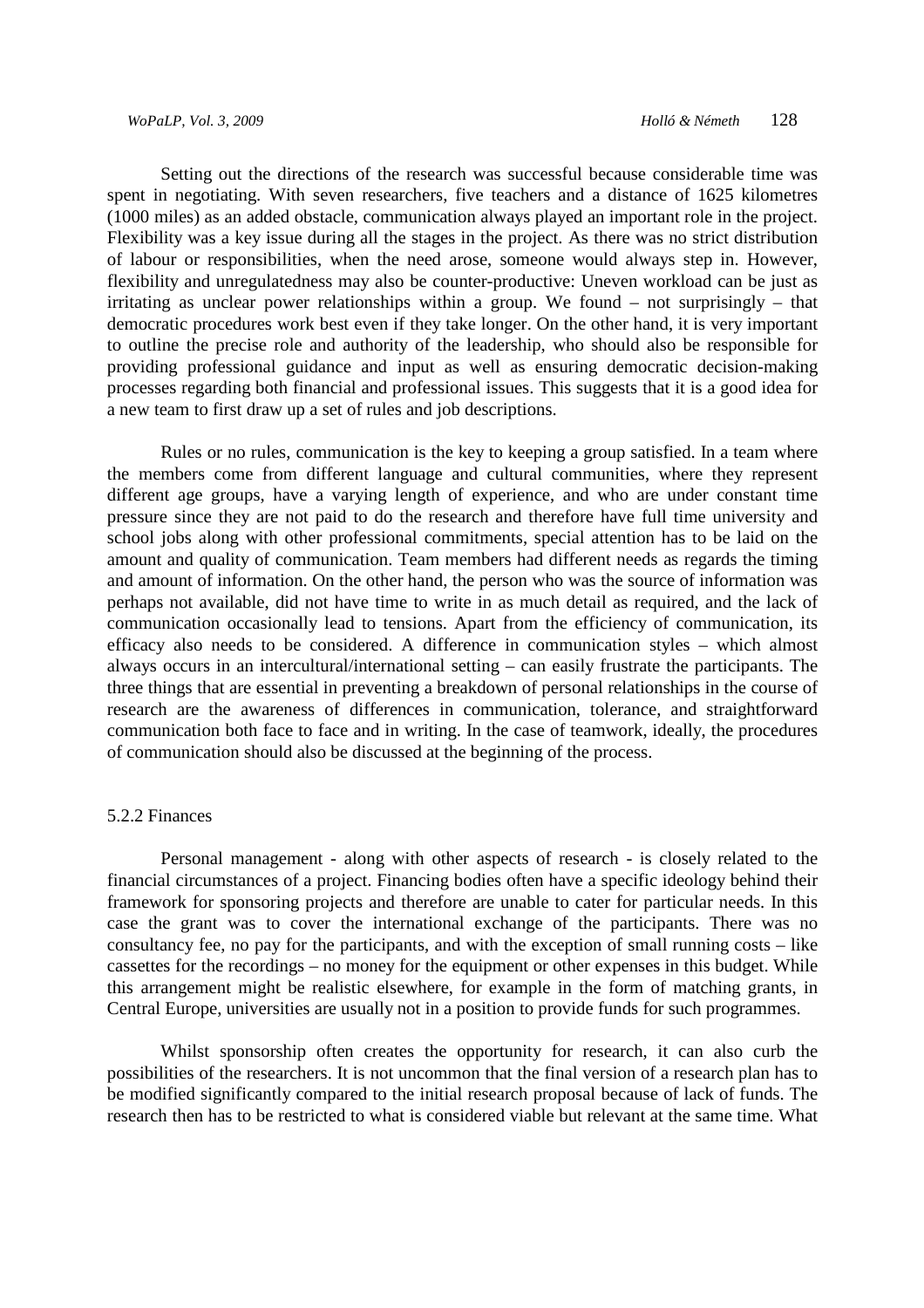is important is to keep up this precarious balance and justify the steps of the research in the light of these two concepts.

#### 5.2.3 Public Relations – the face validity of a research project

The PR of the ELTE-Leeds project was an important element. The selection of the teachers in the beginning of the project was not only carried out with professional requirements in mind but it was intended to keep this rather formal. Initially contact was made with some teachers, and then the team members visited the classes of those who expressed interest. This was followed by an information session at our department. The teachers were then invited to decide if they wanted to join the programme or not. The team believed that, apart from having a friendly and good working relationship with the teachers selected, keeping up a more formal contact with the schools contributed to the face validity of the research. Headmasters and the students were notified about the developments of the project both in writing and in classroom presentations. The students were also given small presents – English readers – for Christmas on two occasions.

What would have required a little more adroitness on the team's part was in managing reliance on the teachers' initiative and yet keeping some aspects of the research from them. In the second cycle, for instance, teachers could not be advised if their class was used as a control group because this would have influenced them. When they learnt about this later, they were a little disappointed. Still, it seems that by inviting the teachers to the project discussion sessions regularly, by talking to them individually and by giving them the opportunity to attend two IATEFL conferences in England the team managed to keep up teacher motivation. It is interesting that this cannot be said so clearly about the students. In their feedback some teachers reported that the students were generally not motivated enough, while others said that the research itself was highly motivating for the students. This suggests that a lot depends on how research partners are treated and on the image of the project. In turn, this fact points to two directions: While it is quite impossible to change the "chemistry" of the classes and the way the students react to their teacher's attitudes and unspoken messages, the way the teachers are involved plays a crucial role in the students' view of the project and thus in their performance.

#### 5.2.4 The unignorable element: LIFE

The last point to mention in the category of circumstances influencing the project is LIFE. 'Life' here represents the unknown, i.e. predictable and unpredictable incidents that cannot be prevented. An example of a predictable but unpreventable issue is that, despite careful planning, we could only compile the complete set of recordings, written tasks, tests and questionnaires of 10 students out of 66. This is mainly due to absence because of illness. Also, two students changed classes in the second cycle of our research, which could certainly not be predicted. We initially planned the tasks to follow one another in a similar way and with the same intervals in all five classes. Yet, quite unpredictably, lessons cancelled because of a flu epidemic, a bomb scare, or the teacher's illness made some intervals longer than others. While these are all disturbing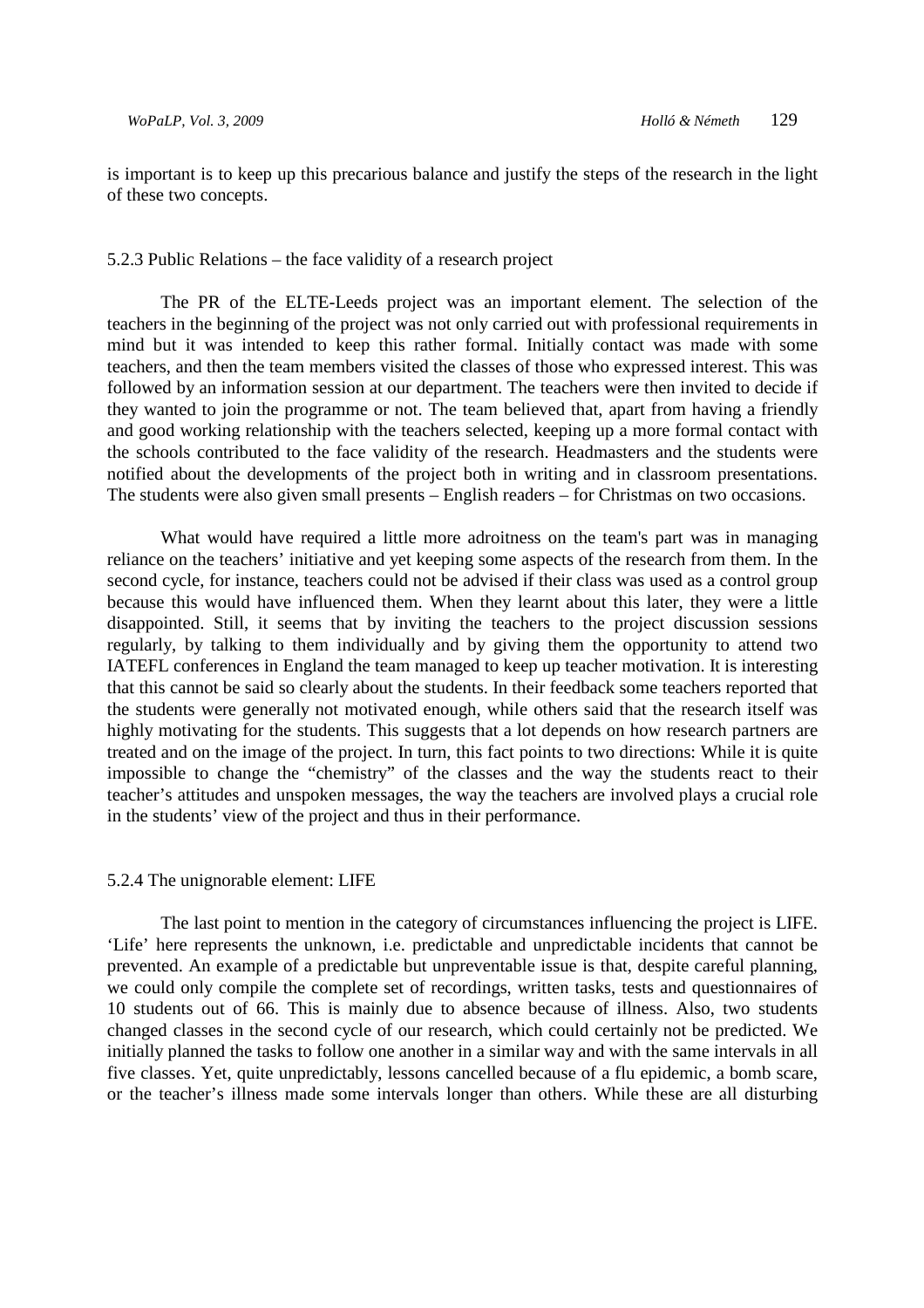factors in research, we can very confidently say that having kept this project to such a large scale ensured that the results are valid, reliable, dependable and confirmable.

Discipline or rather the lack of it can easily interfere with classroom research. The project was lucky in not having had to face any discipline problems. One of the team's greatest fears was that some students would use Hungarian rather than English in the tasks but fortunately this did not happen. Perhaps it was the work invested in the PR of the project that gave it enough face validity for the students to respect the recording process of their task completion.

Unforeseen events and logistical problems always occur and sometimes jeopardize the quality of the research. This suggests that carefully designed preventive measures have to be taken by devoting special effort to anticipating problem issues and to finding solutions and alternative methods during the planning and implementation stages.

#### 5.3 Lessons about the professional approach

The professional lessons from the lessons, including the involvement and the professional growth of the teachers were a key question to everyone concerned. Interestingly enough, the way this was conceived depended entirely on the participants' personal disposition and professional interests. The teachers themselves were divided as to whether they should have been involved to a larger extent or not and the same goes for the researchers. The fact that there were multiple aims in the project accounts for this difference. Had more focus been placed on the teaching processes, there would doubtless have been more immediate effects on the teachers and their classes − as this was the case in the interventions − but even so the insights that the researchers received into the routines of secondary schools certainly affected their attitudes to teacher training and development with particular emphasis on task design and the application of theory in real life classrooms.

Almost all the professional lessons were the results of the planning. At first sight the changing of the original plan for the project may not look extremely professional. On the other hand, maintaining the participants' enthusiasm for three years helped to keep everyone committed, and the revisions provided the necessary flexibility for making it all viable, reliable and creditable. This also meant that the team constantly evaluated its work and used an emerging research design by re-planning when thought necessary. Undeniably, setting multiple aims in this way led to a degree of dissatisfaction on everyone's part, since the list of things that could/should have been done was longer in this case than in others where the research project is more focussed, but the list of gains is also much longer.

The results of this large scale, longitudinal classroom based research project are validated by the fact that the team interfered as little as possible with the normal routine during the data collection and the intervention. The outcomes of the study included relevant results in psycholinguistics, pragmatics, error and interaction analysis and other aspects of SLA with a special focus on task completion. Apart from the publications, the project also served as the basis of a PhD course at ELTE, which in turn helped develop and support the theoretical underpinning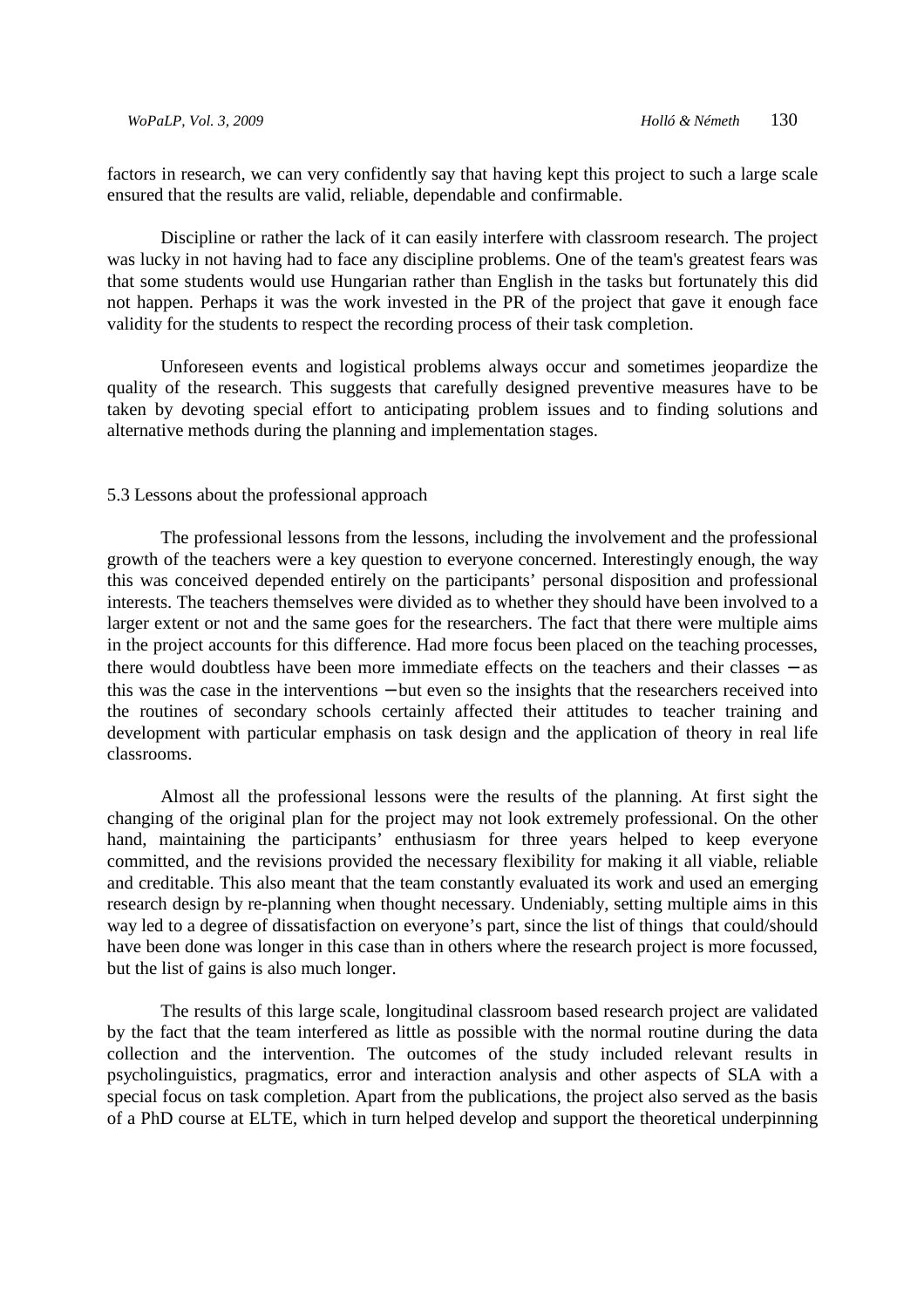of the whole project. A team was created with members who worked well together and who maintained a high level of research discipline even though they had different individual research aims. In the course of planning and revising the project areas of research methodology and management were also identified.

# **6 Conclusion**

While this paper examined the practicalities of classroom research, many of the issues raised are valid for other kinds of research also. Using the ELTE-Leeds project as an example, our investigations led to the following answers to the research questions:

Practical problems emerge in every stage of a research project from the preparation through to the detailed planning to the implementation. The research aim determines the research process in theory, yet some conditions may easily alter the original goals and focus, and may also modify the detailed plans and the steps in the execution of the project. It was found that the practicalities that emerge most often can be described as technical, circumstantial or professional issues affecting the research process. What actually falls in these categories depends on the individual projects and the research environments.

Careful design with some degree of flexibility, built-in routines to revise the process and adapt it to the emerging needs, creating trust and good personal relationships with the research partners and participants, paying attention to even the smallest details, having contingency plans but not being afraid to make on-the-spot decisions all contribute to dealing with the practical problems that arise in the course of a research project. However, the most important precaution researchers can take to ensure that their research is not compromised is to weigh all their options throughout the research process and justify all their decisions very clearly first to themselves and then also in writing up their research.

*Proofread for the use of English by: Anthony Gall Ph.D. freelance* 

#### **References:**

Babbie, E. (1989). *The practice of social research*. Belmont, CA: Wadsworth.

- Bell, J. (1999). *Doing your research project: A guide for first-time researchers in education and social science*. Buckingham: Open University.
- Brown, J.D. (2001). *Using surveys in language programs*. Cambridge: Cambridge University Press.
- Brown, J.D., & Rodgers, T.S. (2002). *Doing second language research*. Oxford: Oxford University Press.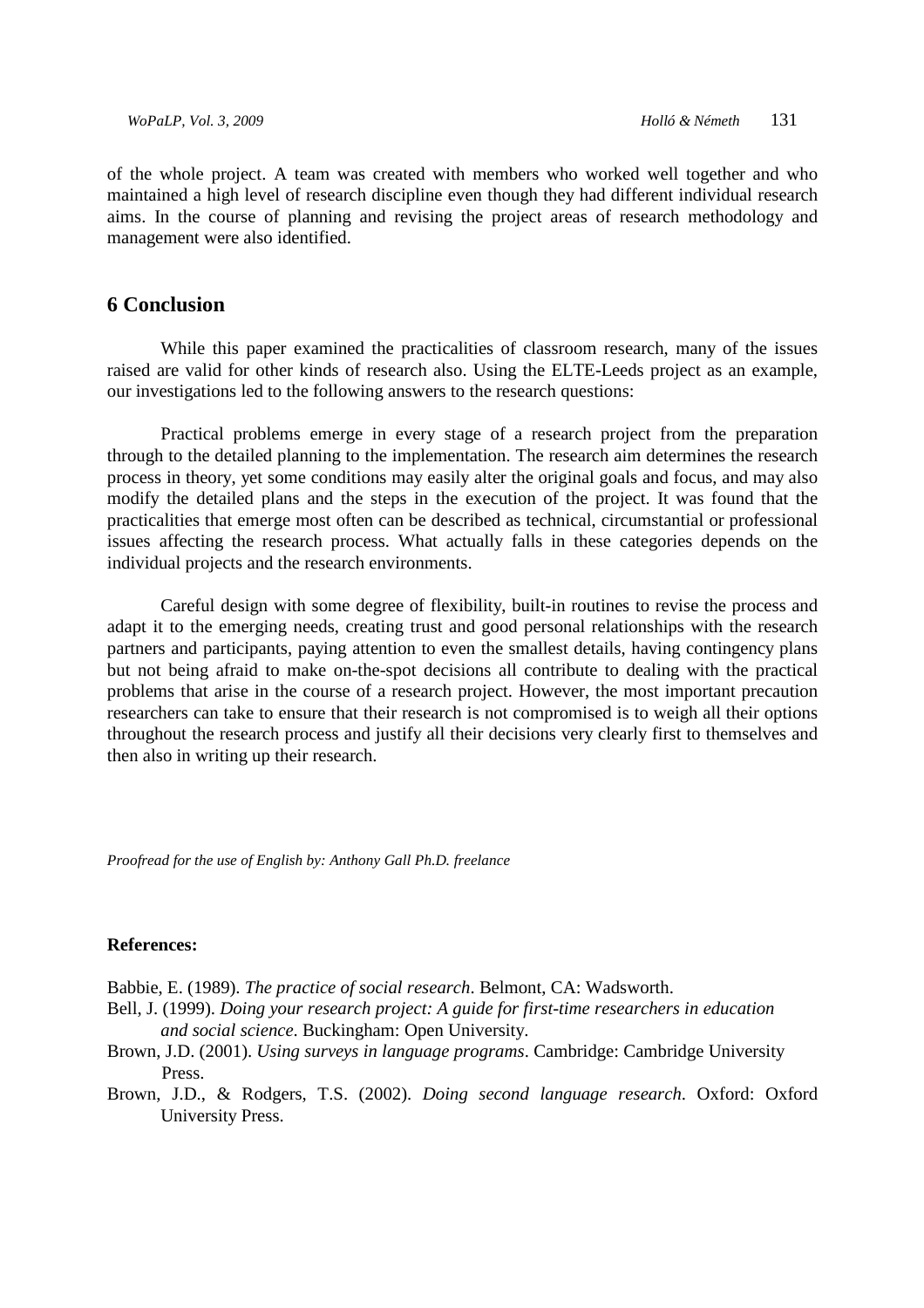- Bygate, M. (1996). Effects of task repetition: appraising learners' performances on tasks. In J. Willis, & D. Willis (eds.), *Challenge and change in language teaching* (pp.136-46). London: Heinemann.
- Cohen, L., Manion, L., & Morrison, K. (2000). *Research methods in education*. 5<sup>th</sup> ed. London, New York: Routledge Falmer.
- Delamont, S., Atkinson, P., & Parry, O. (1997). *Supervising the PhD: A guide to success*, Society for Research into Higher Education, Buckingham: Open University Press.
- Hitchcock, G., & Hughes, D. (1995). *Research and the teacher: a qualitative introduction to school-based research.* 2nd ed. London, New York: Routledge.
- Hopkins, D. (1985). *Teacher's guide to classroom research.* Milton Keynes Open University
- Hopkins, C.D., & Antes, R.L. (1990). *Educational research.* 3rd ed. Itasca, IL: Peacock Publishers.
- Lynch, T. (2007). Learning from the transcripts of an oral communication task. *ELT Journal, 61*(4), 311-320*.*
- Mackey, A., & Gass, S. (2005). *Second language research Methodology and design*. London, New York: Routledge.
- Maley, A. (1991). Classroom practice: an overview. In R. Bowers & C. Brumfit (eds.), *Applied linguistics and English language teaching*. London: MacMillan.
- Pollard, A. (1985). Opportunities and difficulties of a teacher-ethnographer: A personal account. In R. Burgess (Ed.), *Field methods in the study of education*. London: Falmer.
- Seliger, H.W., & Shohamy, E. (1989). *Second language research methods*. Oxford: Oxford University Press.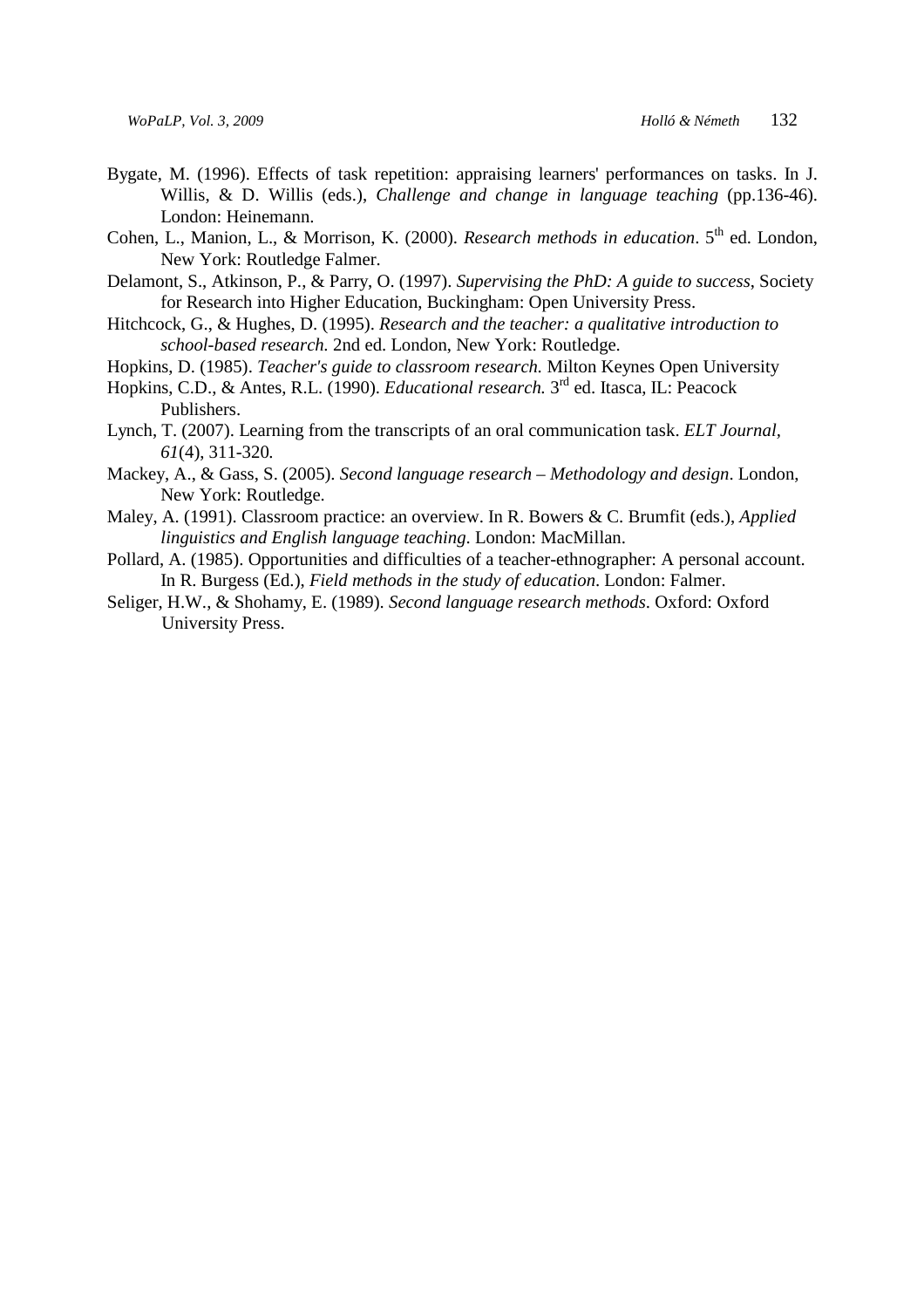#### APPENDIX A

The questionnaire on the research administered to the team members and the participating teachers

24 September, 1998

Dear ……………………..,

As you probably know one part of the ELTE- Leeds task based learning project is to examine the research methodology that has been used. One aim is to validate the research through this, the other is to set up guidelines for future classroom research drawing from our experience.

Since it would be impossible to conduct a personal interview with all the participants, we opted for open-ended questions to be answered by everyone in writing. We know that this is more time consuming but every detail that you might mention counts, and therefore we are asking you to take some time and answer the following questions. If it is convenient for you please return this by email to ………@ludens.elte.hu, if not then please let us have it back on paper by Thursday, 8 October.

Thank you very much for your time and attention.

#### *Holló Dorottya Németh Nóra*

- 1., Why did you enter the project?
- 2., What were your expectations?
- 3., What were your forecasts?
- 4., Were you responsible for the initial planning? To what extent?
- 5., Did you have a role in planning in the later stages? How do you see your role?
- 6., Did you have any important aims/ideas that were lost already in the planning stage that you regret? What were these?
- 7., What would you have done differently in the planning?
- 8., What would you have done differently in the implementation?
- 9., With so many variables, what is it that guarantees the validity of the data for you?
- 10., Was there anything perhaps of lesser importance compared to the whole project that you found disturbing or irritating?
- 11., Has your aim changed as the project proceeded? How?
- 12., Has your motivation changed as the project proceeded? How?
- 13., Have you perceived any conflicting professional interest in the research team? If so, how has this been treated?
- 14., To what extent has the research lived up to your expectations?
- 15., What did you get out of the project (professionally, personally)?
- 16., Have you had any unforeseen benefits/ outcome of the project? What were these?
- 17., Do you consider this project successful? Why?
- 18., Are you planning to use the data in the future? How?
- 19., Have you learnt anything about team building for such a research project from a personal perspective? Is so, please elaborate.
- 20., Please add any other comments.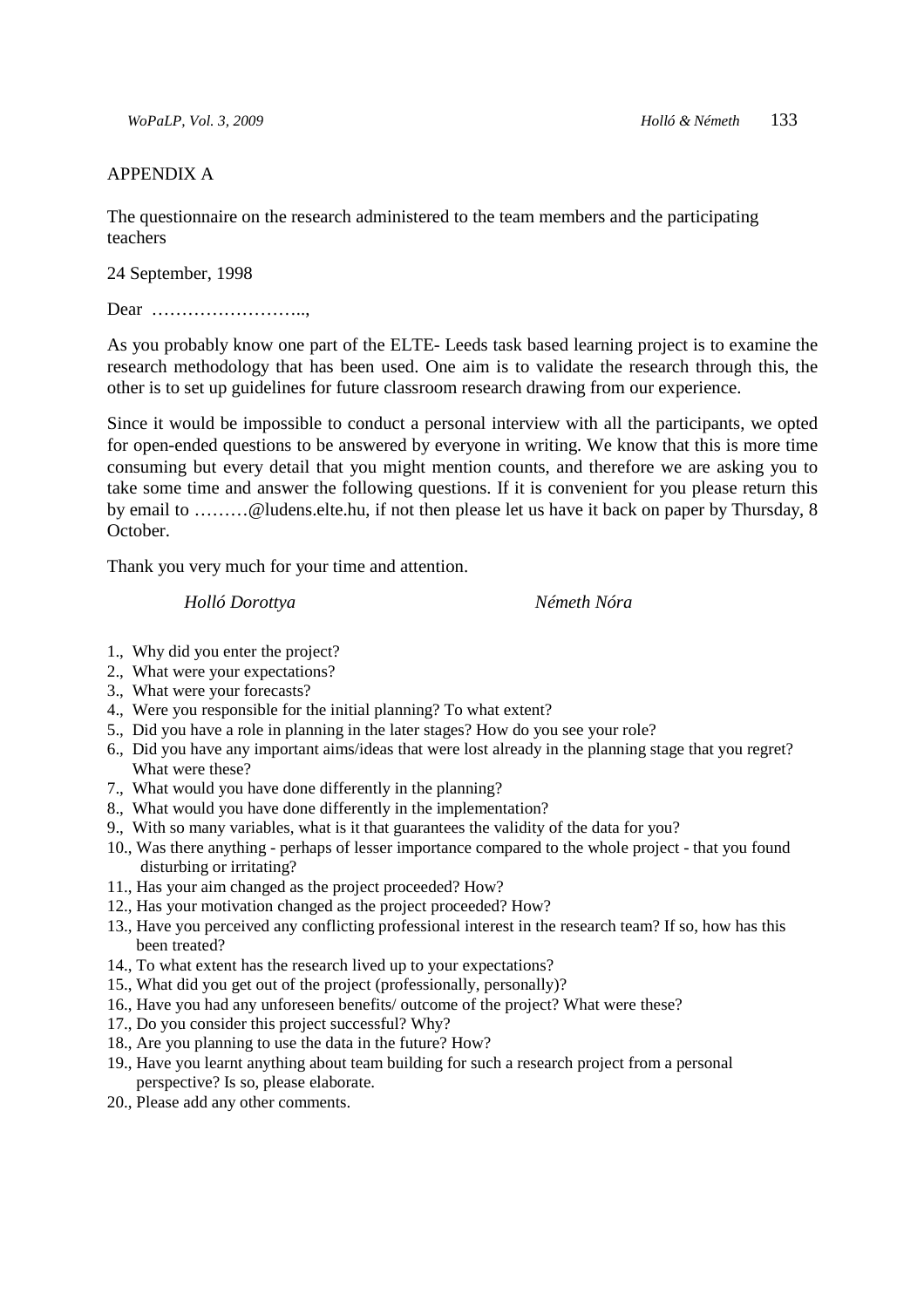#### **APPENDIX B**

#### **An argumentative task used in the study**

You are a member of the school student committee. Your school wants to participate in the district's social life and asks students to offer their help. The following possible options have been suggested:

| $\Box$ Delivering lunch to elderly people | $\Box$ Collecting newspaper/wastepaper   |
|-------------------------------------------|------------------------------------------|
| in the district                           | Feeding birds                            |
| $\Box$ Publishing a local newsletter      | Maintaining the park<br>$\mathbf{L}$     |
| $\Box$ Helping out in the library         | Performing for children in the<br>$\Box$ |
| $\Box$ Providing tourist information      | kindergarten                             |
| $\Box$ Performing for elderly people      | Organising sports events                 |

 First, look at the list alone for three minutes and choose **5 activities** you would find interesting or useful. Put them on these lines *in the order of your preference.* 



Second, compare your list with your partner's. The lists are probably different. Your task is to find the best compromise with your partner and *prepare a final list of 3 activities* you together will recommend to the school management.

> $1$  $2 \overline{a}$  $3 \overline{3}$

*You have 10 minutes* to convince your partner about your ideas. Make sure you give reasons but remember that you *MUST come to an agreement on the best proposal.*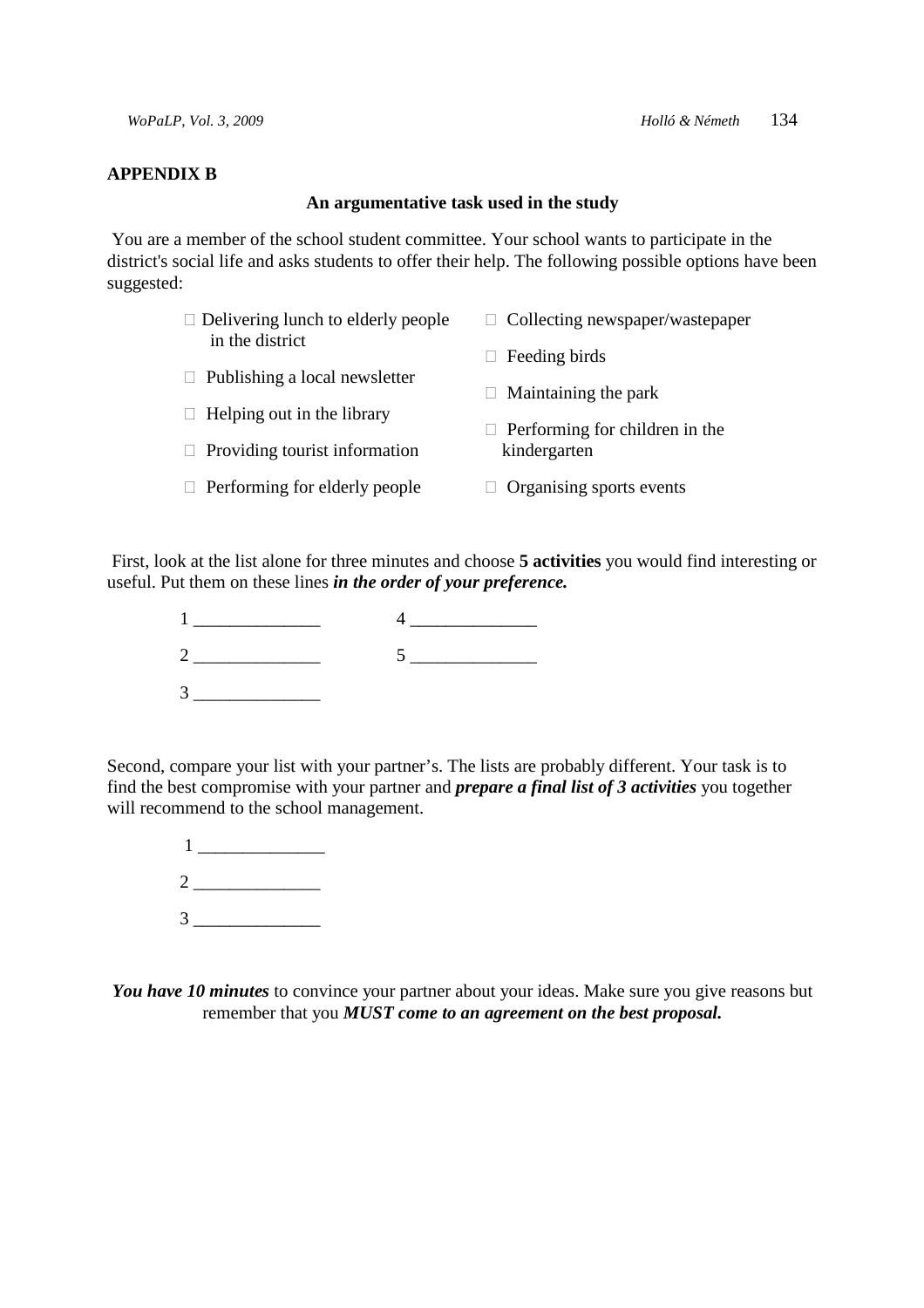**Britain** 

#### **A modified argumentative task**

Student A.

A friend has offered you and your friend to give you a free lift to England for a three week holiday. The condition is that the two of you take only one suitcase. You have already packed the essentials and now there is space for only **five** more things. Here is the list of things you'd like to take. Your friend also has a similar list. Take 3 minutes to think which items you'd like to take and why.

| spare pair of trainers   | a book on Budapest | alarm clock          |
|--------------------------|--------------------|----------------------|
| travel iron              | playing cards      | tennis racket        |
| a small bottle of Tokaji | discman with 2 Cds | Hungarian cigarettes |

Now make your final decision together with your partner. Remember that you can only take **five** more things.

|                          | [Student B's task is the same. The items on their list are as follows: |                 |
|--------------------------|------------------------------------------------------------------------|-----------------|
| radio                    | camera                                                                 | mobile phone    |
| spare pair of jeans      | tennis racket                                                          | guide book on   |
| a small bottle of Scotch | hair dryer                                                             | roller blades 1 |
| a pocket dictionary      |                                                                        |                 |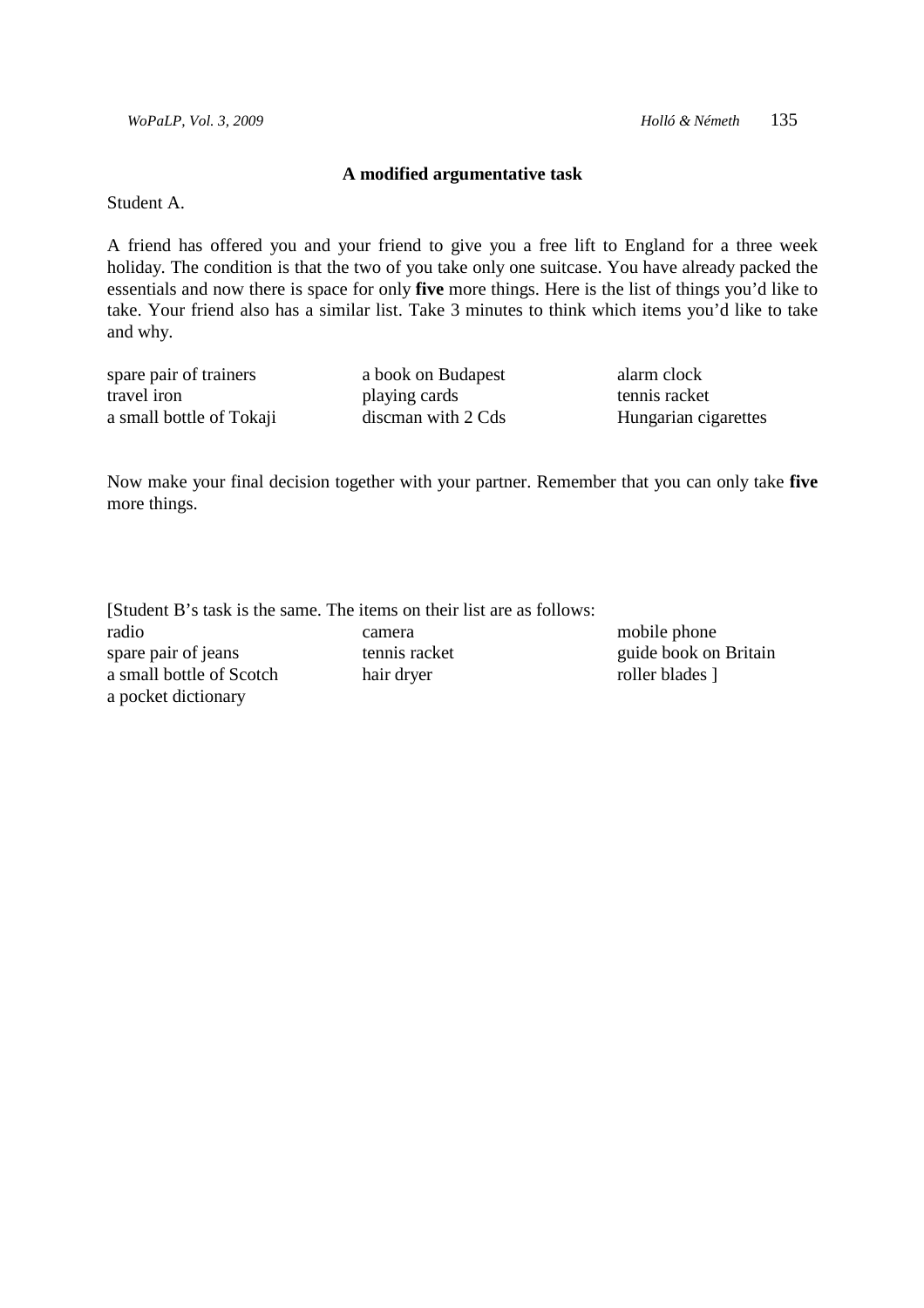### **APPENDIX C**

# **Questions of the research attitude questionnaire used in the study**

(translated from Hungarian)

 [All the items are six-point Likert scales, with the scales ranging from *'Very much'* to *'Not at all'* in items 1-5 and '*Yes, willingly*' to '*No, I wouldn't want to*.' in item 6.]

- 1. How difficult did you find the following tasks?
	- a. story telling based on pictures
	- b. argumentation task (choosing from a list)
	- c. written task
- 2. How useful did you find the tasks from the point of view of learning?
	- a. story telling based on pictures
	- b. argumentation task (choosing from a list)
	- c. written task
- 3. How much did you like the tasks?
	- a. story telling based on pictures
	- b. argumentation task (choosing from a list)
	- c. written task
- 4. How well do you think you did in the tasks?
	- a. story telling based on pictures
	- b. argumentation task (choosing from a list)
	- c. written task
- 5. How much did it bother you that we were recording what you said?
	- a. story telling based on pictures
	- b. argumentation task (choosing from a list)
	- c. written task
- 6. Would you be willing to participate in a similar research project in the future?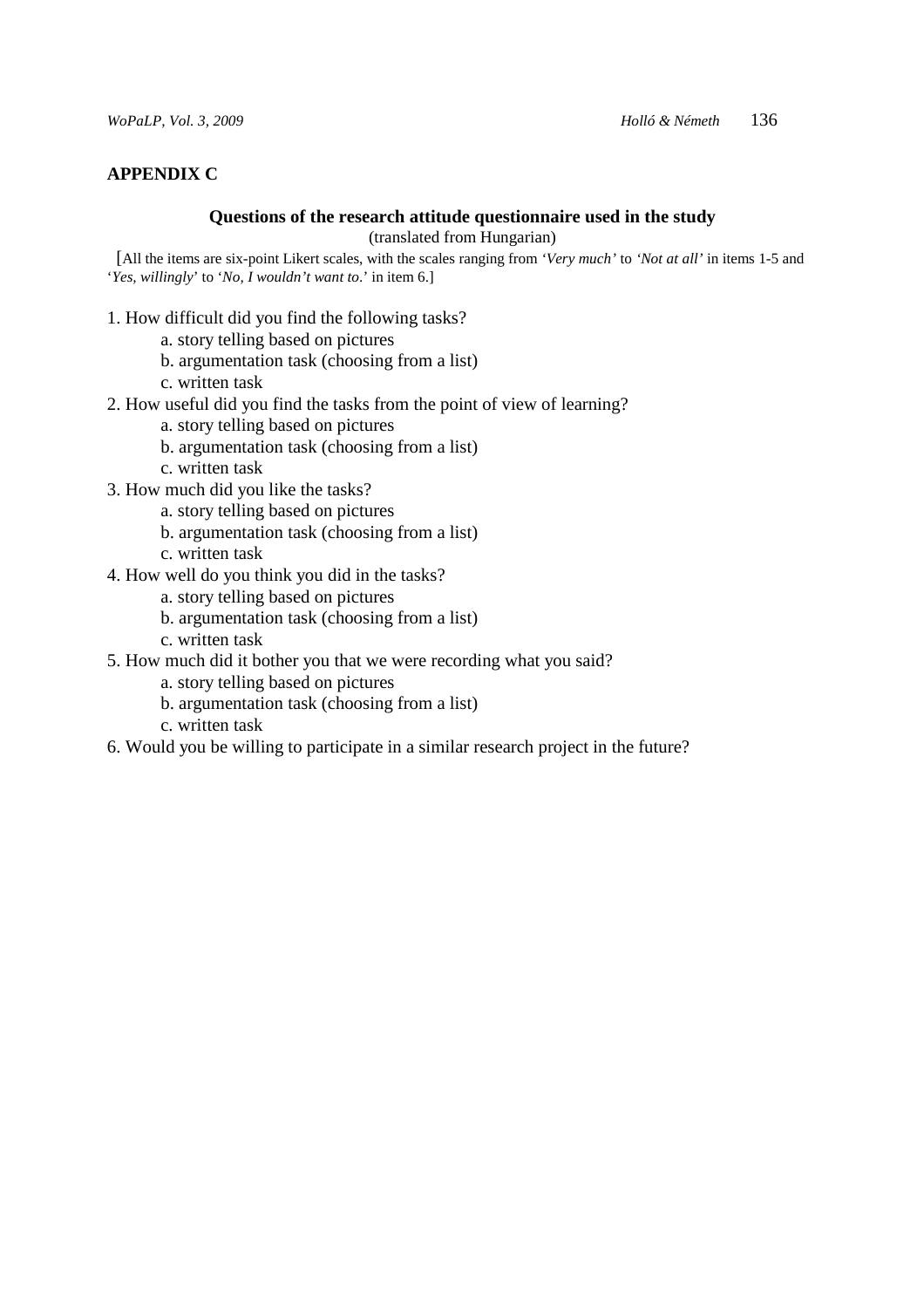#### **APPENDIX D**

#### **Questions and statements of the combined questionnaire for group cohesion, willingness to communicate in the mother tongue, student roles and sociometry used in the study**  (translated from Hungarian)

#### **I. Group cohesion**

[All the items are six-point Likert scales, with the points representing: *'I strongly disagree.' – 'I don't really agree.' – 'I have some reservations.' – 'I agree to some extent.' – 'I mostly agree.' – 'I* s*trongly agree'*.]

1. I feel that the company in my English group is better than in other similar groups.

2. Some people in this English group do not like one another.

3. If I were transferred to another English group, I'd like it to have a group of similar people to those in this group.

- 4. Group members help one another.
- 5. I am not satisfied with my English group.
- 6. This group is made up of people who are well-matched.
- 7. There are cliques in this English group.
- 8. I feel I am an active member of this English group.
- 9. The group members are very competitive.
- 10. I like my English group.

#### **II. Communication in the mother tongue**

[All the items are six-point Likert scales, with the scales ranging from *'Strongly disagree'* to *'Strongly agree'*.]

To what extent would you participate in a conversation in Hungarian in the following situations?

- 1. You are standing in the bus stop with your friends.
- 2. You can ask questions at a student-teacher forum at school.
- 3. Someone takes you to a social gathering where you don't know anyone apart from him/her.
- 4. You meet a (not too close) acquaintance at the post office.
- 5. You and your friends go to McDonald's.
- 6. You and a stranger are in the lift.

#### **III. Student roles**

[Here the students had to associate possible roles with the members of the group.]

The list of roles was as follows:

the diplomat, the rebel, the clown, the initiator, the outsider, the inquirer, the eternal optimist, the incredulous, the leader, the bookworm, the "brain", the moaner, the appeaser, the stroppy, the understanding, the organizer, the macho, the trouble-maker

#### **IV. Sociometry**

1. Which two members of the English group would you choose as team members at an English competition?

2. If you received three tickets to go and see a film, which two members of the English group would you take along?

3. List one or two people in the English group who you can talk to most freely.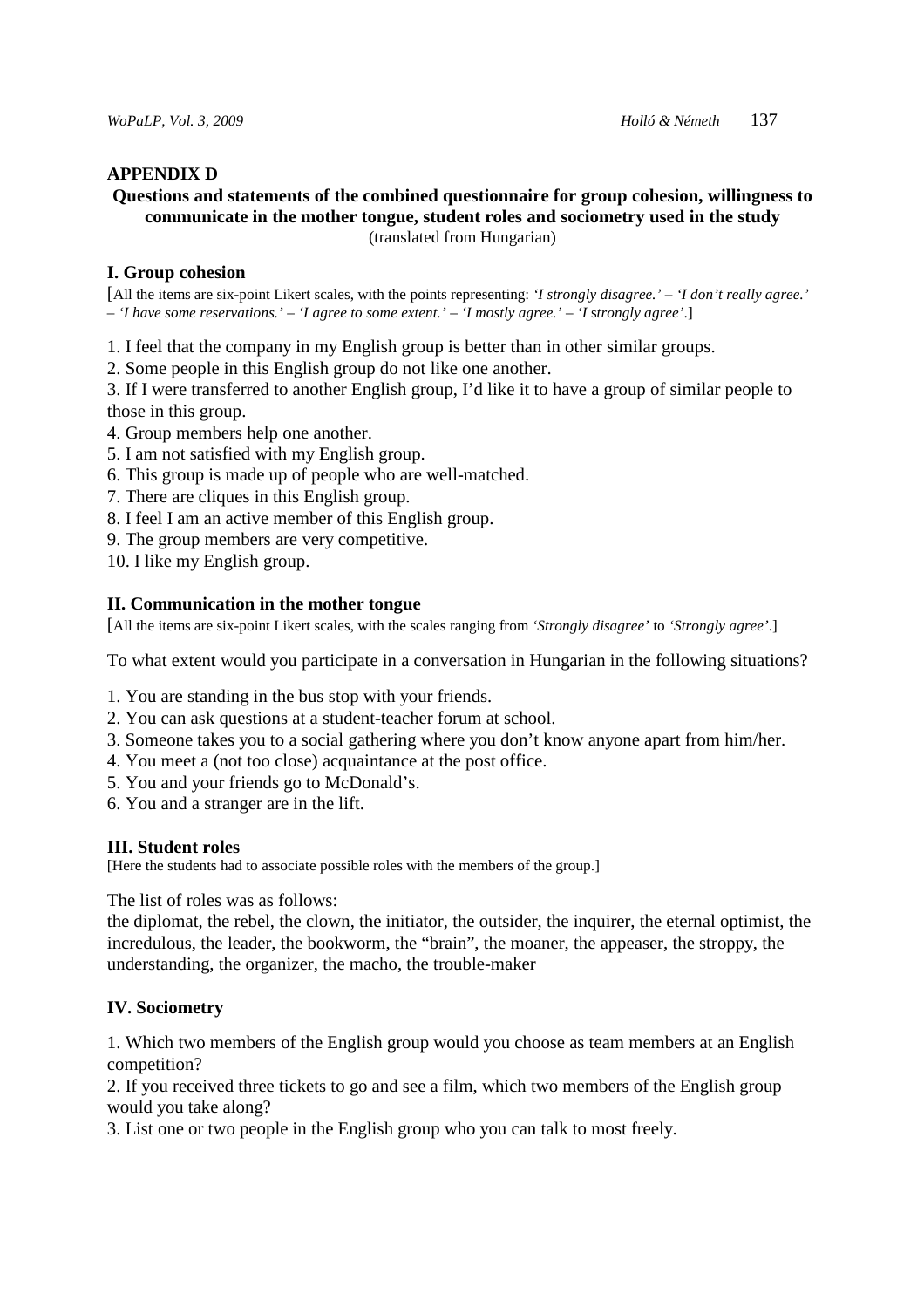# **APPENDIX E**

#### **Questions of the motivation questionnaire used in the study**  (translated from Hungarian)

[All the items are six-point Likert scales, with the scales ranging from *'Strongly disagree'* to *'Strongly agree'*.]

- 1. Sometimes I feel that language learning is a burden for me.
- 2. I would like to get to know as many Americans as possible.
- 3. I am sure that I'll be able to learn English.
- 4. English is the most important language in the world today.
- 5. I think I have a fairly good language aptitude.
- 6. I wish we had more English classes at school.
- 7. When I have to speak in English classes, I often lose confidence.
- 8. I like to work hard.
- 9. Unfortunately, I am not too good at learning English.
- 10. I would rather spend time on subjects other than English.
- 11. I am pleased with my current level of English.
- 12. I would like to spend a lot of energy learning English in the future.
- 13. I am not too interested in the English classes.
- 14. English people are modern and open-minded.
- 15. Learning English often causes me a feeling of success.
- 16. I like the way the Americans behave.
- 17. In my parents' view, English is not a very important school subject.
- 18. I would be pleased to be able to master an intermediate level of English.
- 19. I really like the English language.
- 20. I generally feel uneasy when I have to speak English.
- 21. We learn things in the English classes that will be useful in the future.
- 22. Learning English is one of the most important activities for me.
- 23. I rarely do more work than what is absolutely necessary.
- 24. I would like to get to an advanced level in English.
- 25. I don't mind it if I have to speak English with somebody.
- 26. I am satisfied with the work I do in English classes.
- 27. I easily give up the hard-to-reach goals.
- 28. I like the English classes.
- 29. I would like to get to know many English people.

Why is English important/unimportant for you? Learning English is important to me...

- 30. … because I may need it later (work, further education).
- 31. … in order to become more educated.
- 32. … because I would like to spend some time abroad.
- 33. … so that I can read English language books, magazines and newspapers.
- 34. … because I would like to get to know the culture and art of its speakers.
- 35. … because I can get to know many people from all over the world through it.
- 36. … because one cannot achieve any kind of success without it.
- 37. … in order to be able to get to know the life of English speaking people better.
- 38. … because I would like to make foreign friends.
- 39. … in order to understand English speaking films, videos and TV programmes.
- 40. … because it might be useful during my travels.
- 41. … in order to be able to understand the lyrics of English songs.

Finally, what do you think of the tasks used in our research?

- 42. I have found the tasks useful from a language learning point of view.
- 43. I have found the tasks hard.
- 44. I liked the tasks.
- 45. I could do my language proficiency justice when doing the tasks.